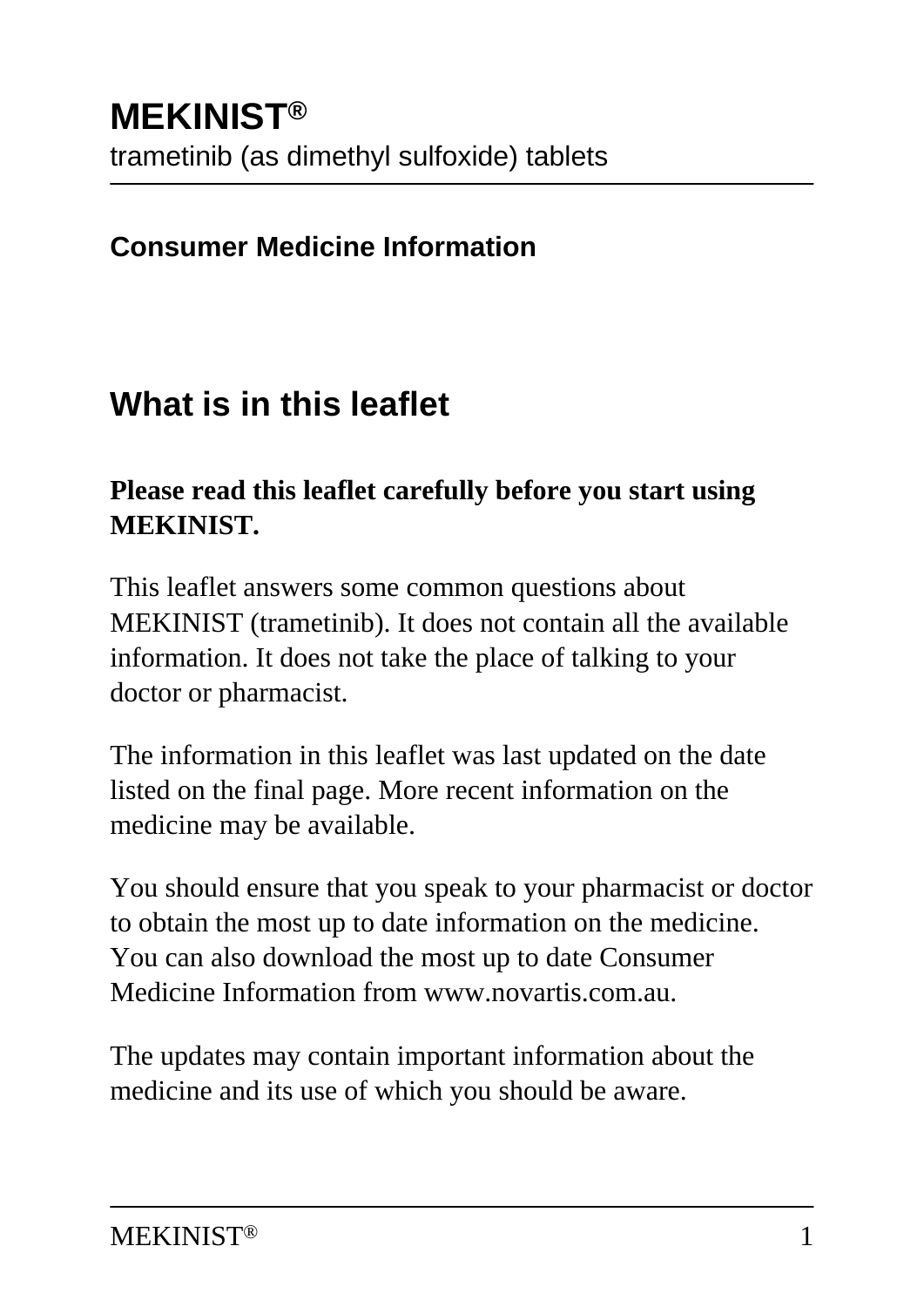All medicines have risks and benefits. Your doctor has weighed the risks of you taking MEKINIST against the benefits they expect it will have for you.

#### **If you have any concerns about taking this medicine, ask your doctor or pharmacist.**

### **Keep this leaflet with the medicine.**

You may need to read it again.

# **What MEKINIST is used for**

MEKINIST tablets contain the active ingredient trametinib. MEKINIST belongs to a group of medicines called "selective MEK-inhibitors".

MEKINIST can be used by itself or in combination with another medicine called TAFINLAR

**If you are taking these two medicines together, read the full TAFINLAR Consumer Medicine Information as well as this one carefully.**

MEKINIST is used to:

- treat types of:
	- thyroid cancers called anaplastic thyroid cancer (ATC)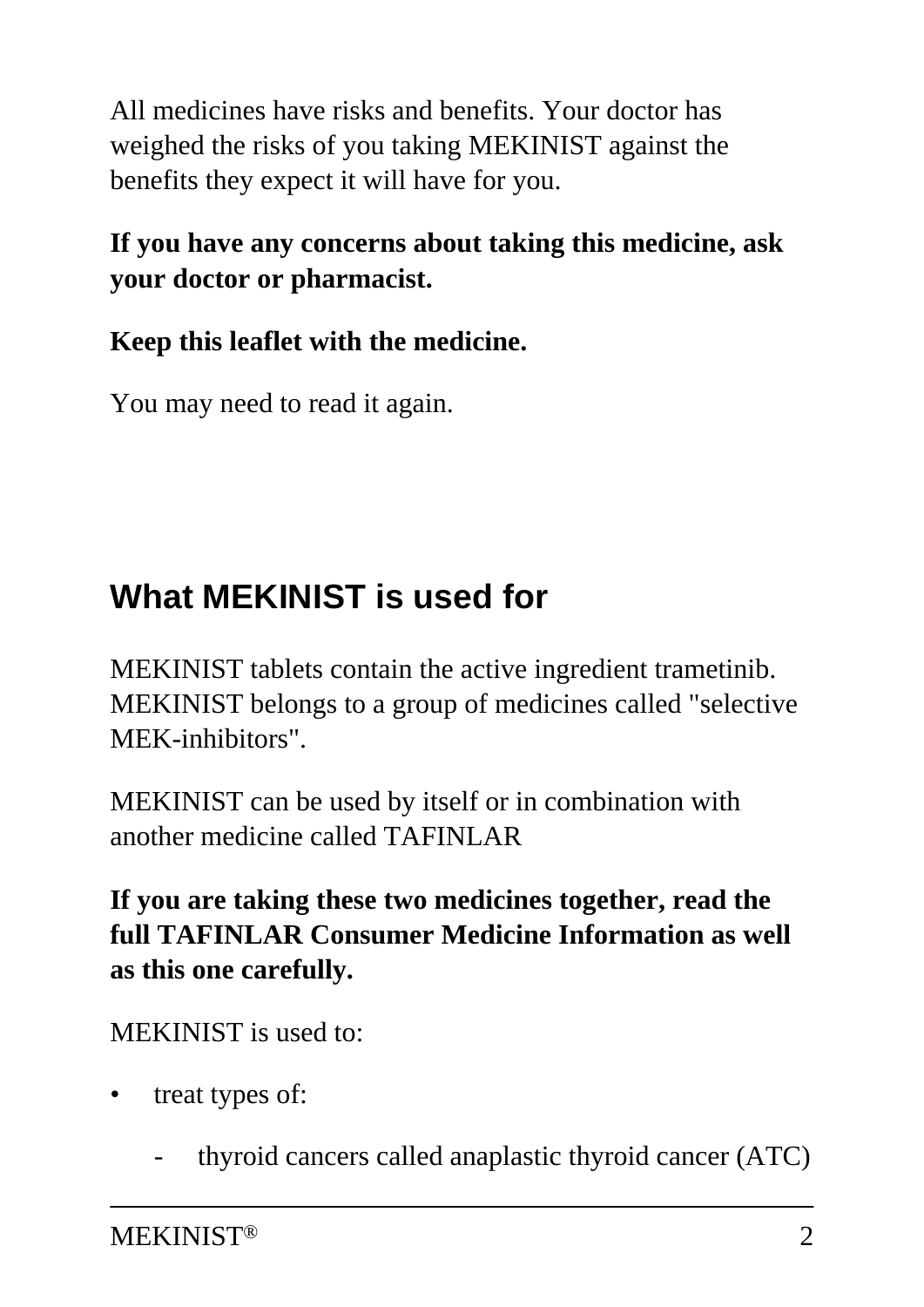- lung cancers called non-small cell lung cancer (NSCLC)
- skin cancers called melanoma

that have spread to other parts of the body.

• prevent melanoma from coming back after the melanoma has been removed by surgery.

All of these cancers have a change (mutation) in a gene called "BRAF" that may have caused the cancer to develop. MEKINIST targets proteins made from this changed gene and slows down or stops the development of your cancer.

#### **Ask your doctor, pharmacist, or nurse if you have any questions about how MEKINIST works or why this medicine has been prescribed for you.**

Your doctor may have prescribed it for another reason.

MEKINIST should not be used in children and adolescents, under the age of 18 years because it is not known whether it is safe and effective in this younger group of patients.

This medicine is available only with a doctor's prescription.

It is not addictive.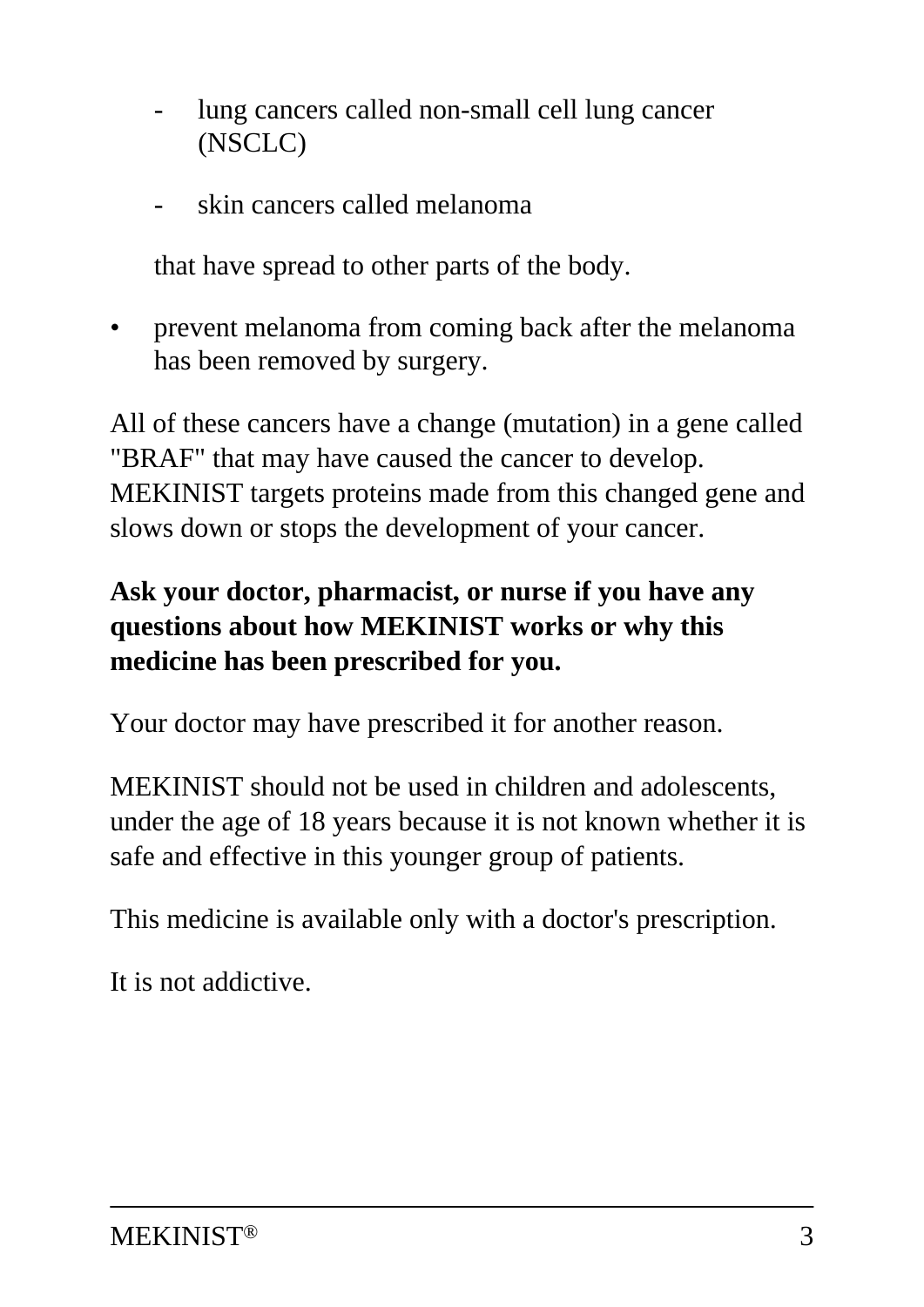# **Before you take MEKINIST**

Before you take MEKINIST, your doctor will take tumour tissue samples to check whether MEKINIST is suitable for you.

### **When you must not take it**

#### **Do not take MEKINIST if:**

• you have an allergy to trametinib (active ingredient) or to any of the ingredients listed at the end of this leaflet.

 Some of the symptoms of an allergic reaction may include:

- Shortness of breath
- Wheezing or difficulty breathing
- Swelling of the face, lips, tongue or other parts of the body
- Rash, itching or hives on the skin

#### **Do not take this medicine after the expiry date printed on the pack or if the packaging is torn or shows signs of tampering.**

The expiry date refers to the last day of that month.

#### **If it has expired or is damaged, return it to your pharmacist for disposal.**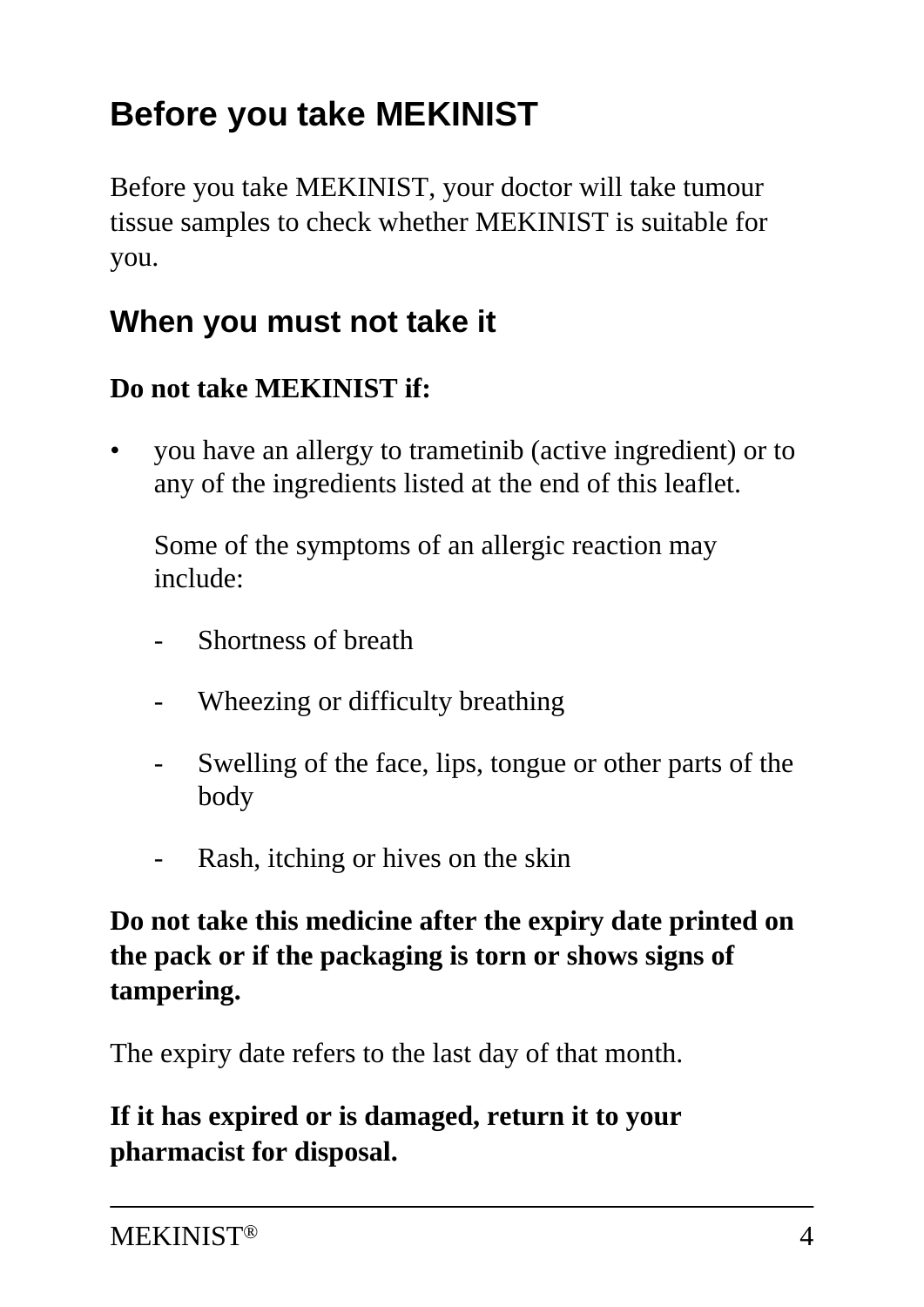**If you are not sure whether you should start taking this medicine, talk to your doctor.**

### **Before you start to take it**

**If you are pregnant or breast-feeding, or think you may become pregnant or are planning to have a baby, ask your doctor, pharmacist or health care provider for advice before taking this medicine. Also, please read the section "Pregnancy" in this leaflet.**

Your doctor will discuss with you the potential risk(s) of taking MEKINIST during pregnancy or breast-feeding.

#### **Tell your doctor, healthcare provider, pharmacist, or nurse if you have allergies to any other medicines, foods, preservatives or dyes.**

They will want to know if you are prone to allergies.

#### **Tell them if you have or have had any of the following medical conditions:**

**• Heart problems**

Such as heart failure, so that you:

- Are short of breath
- Have difficulties breathing when lying down
- Have swelling of the feet or legs or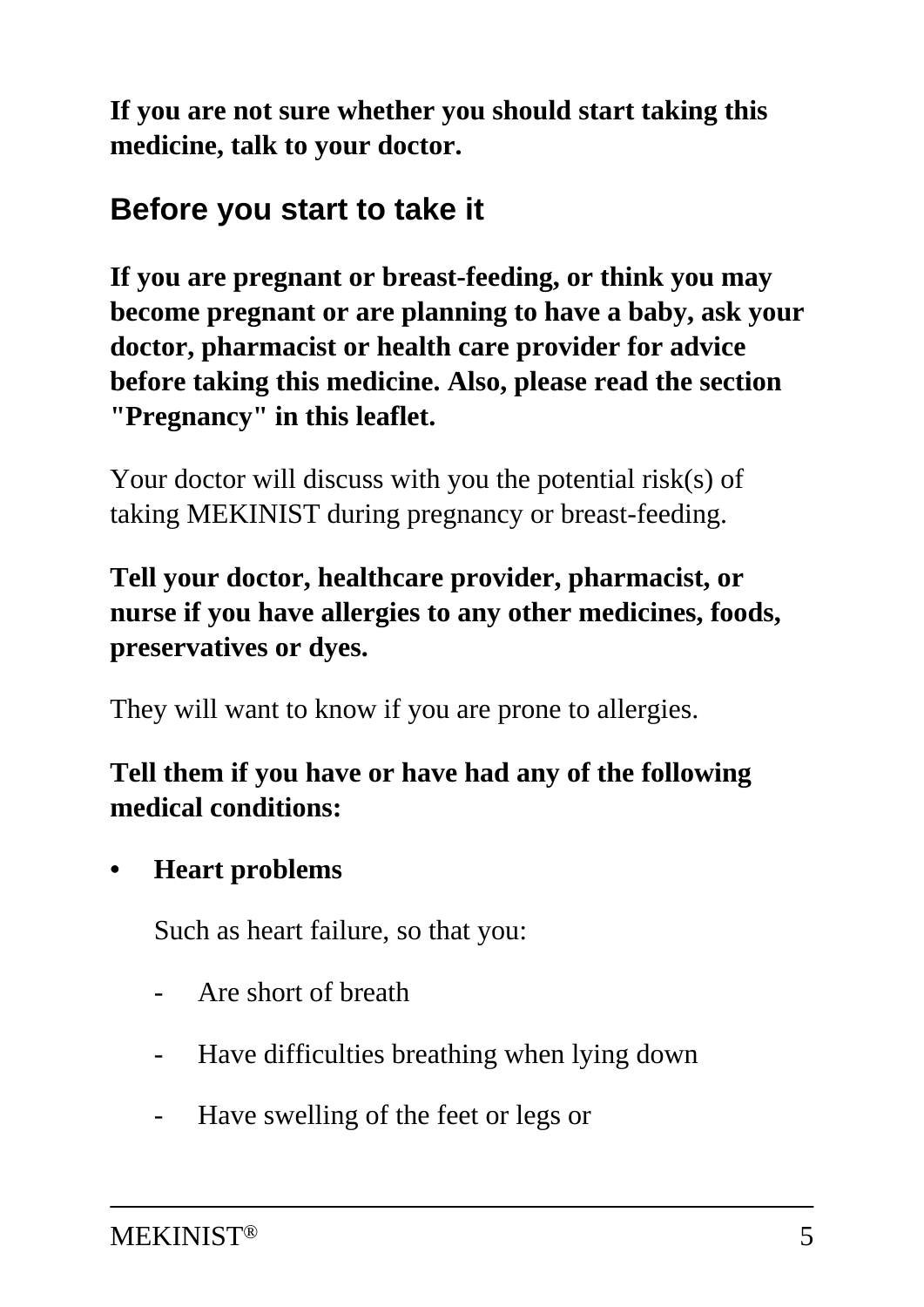Have problems with the way your heart beats.

 Your doctor should check your heart function before you start taking MEKINIST and during treatment.

#### **• Eye problems**

Including:

- Sensation of flashing light, loss of vision (retinal detachment)
- Blockage of the vein draining the eye (retinal vein occlusion) or
- Swelling in the back of the eye which may be caused by fluid blockage (chorio-retinopathy).

Your doctor may arrange for you to have an eye examination before you take MEKINIST and while you are taking it.

#### **• Lung or breathing problems**

Including:

- Difficulty in breathing often accompanied by chest pain, fainting, rapid heart rate, bluish skin discoloration. Your doctor may arrange to check your lung function before you start taking MEKINIST
- Interstitial lung disease (ILD) the group of diseases that affect the tissues and space around the air sacs of the lungs or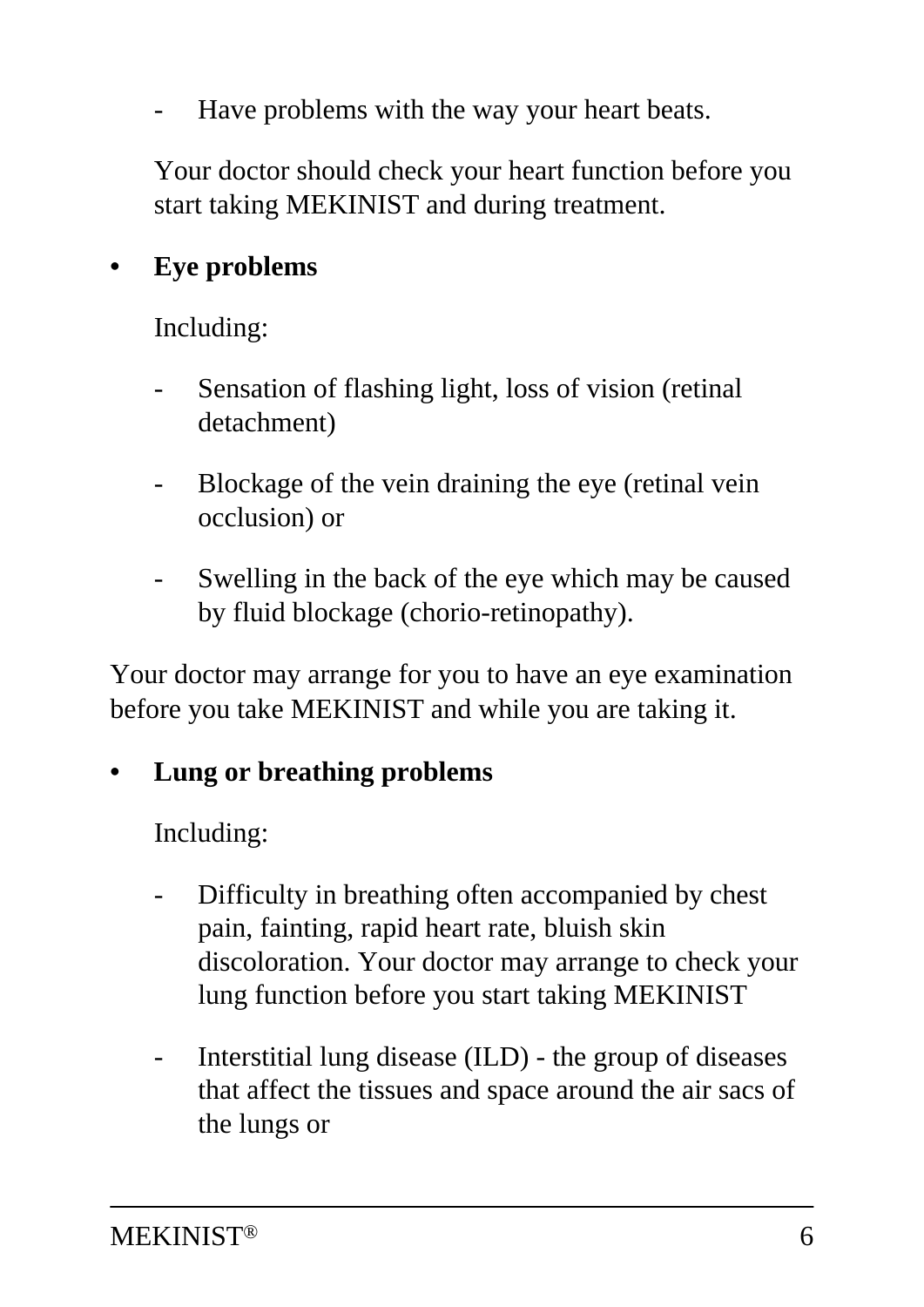- Inflammation of the lung (pneumonitis).
- **Skin problems**

Including:

- Rash or
- Acne-like rash.

### **If you are taking the combination of MEKINIST and TAFINLAR**

#### **Tell your doctor if you have an eye problem called uveitis.**

The symptoms of uveitis include:

- Eye redness and irritation
- Blurred vision
- Eye pain
- Increased sensitivity to light
- Floating spots before the eyes.

**Check with your doctor if you think any of these medical conditions may apply to you.**

**If you are not sure whether you should start taking this medicine, talk to your doctor.**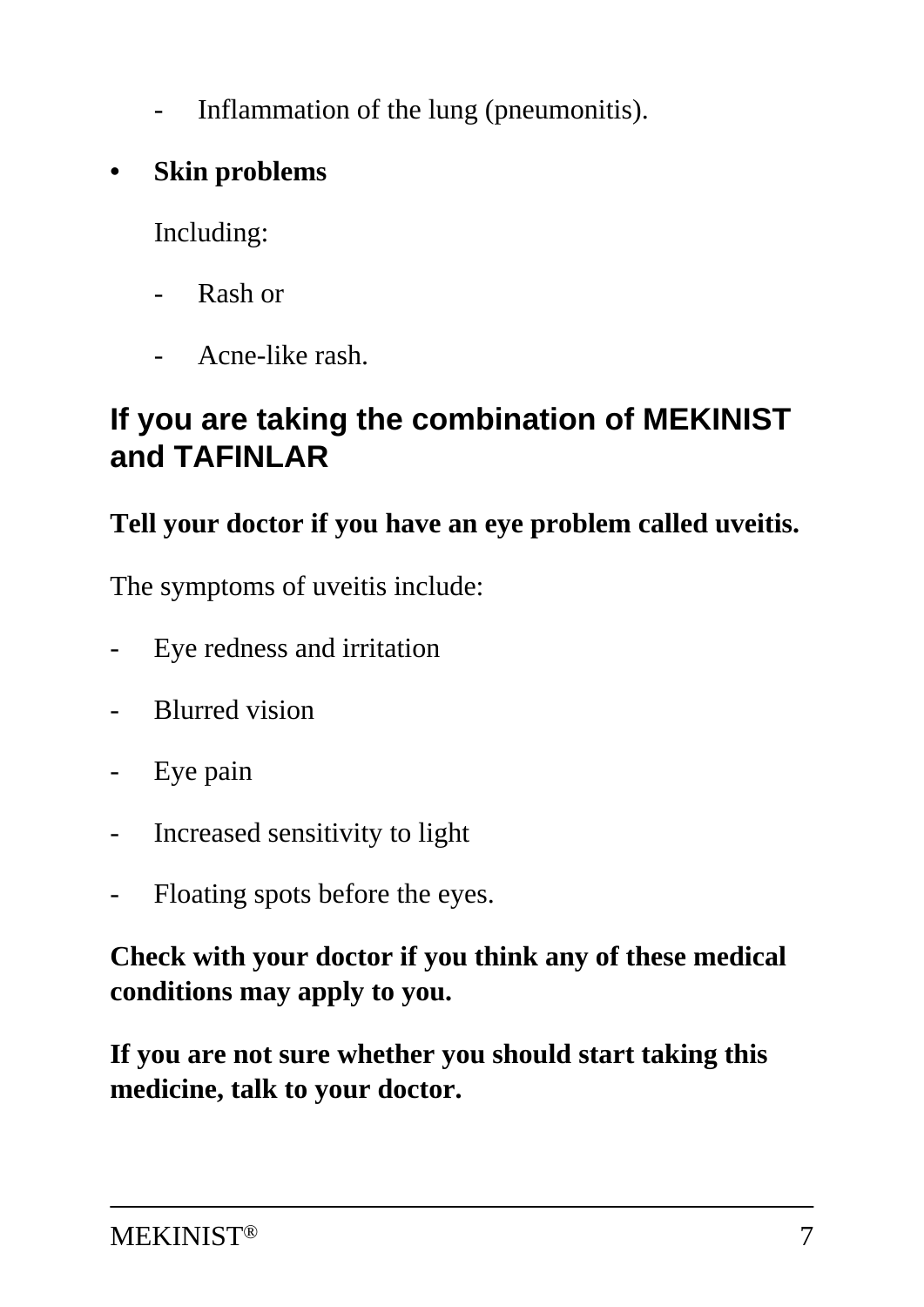# **Pregnancy**

#### **Do not take MEKINIST if you are pregnant or if you think that you may be pregnant.**

MEKINIST can harm your unborn baby.

#### **Ask your doctor, healthcare provider, pharmacist, or nurse for advice if you are planning to have a baby.**

Your doctor can discuss with you the risks and benefits involved.

**If you are a woman who could become pregnant, you must use effective birth control (contraception) while you are taking MEKINIST and for at least 16 weeks after you stop taking it.**

#### **If MEKINIST is taken in combination with TAFINLAR, non-hormonal contraception should be used.**

Birth control methods containing hormones (such as pills, injections, or patches) may not work as well while taking TAFINLAR.

#### **You need to use another effective method of birth control so you don't become pregnant while taking MEKINIST is taken in combination with TAFINLAR.**

**Ask your doctor, healthcare provider, pharmacist, or nurse about options for effective birth control or for advice.**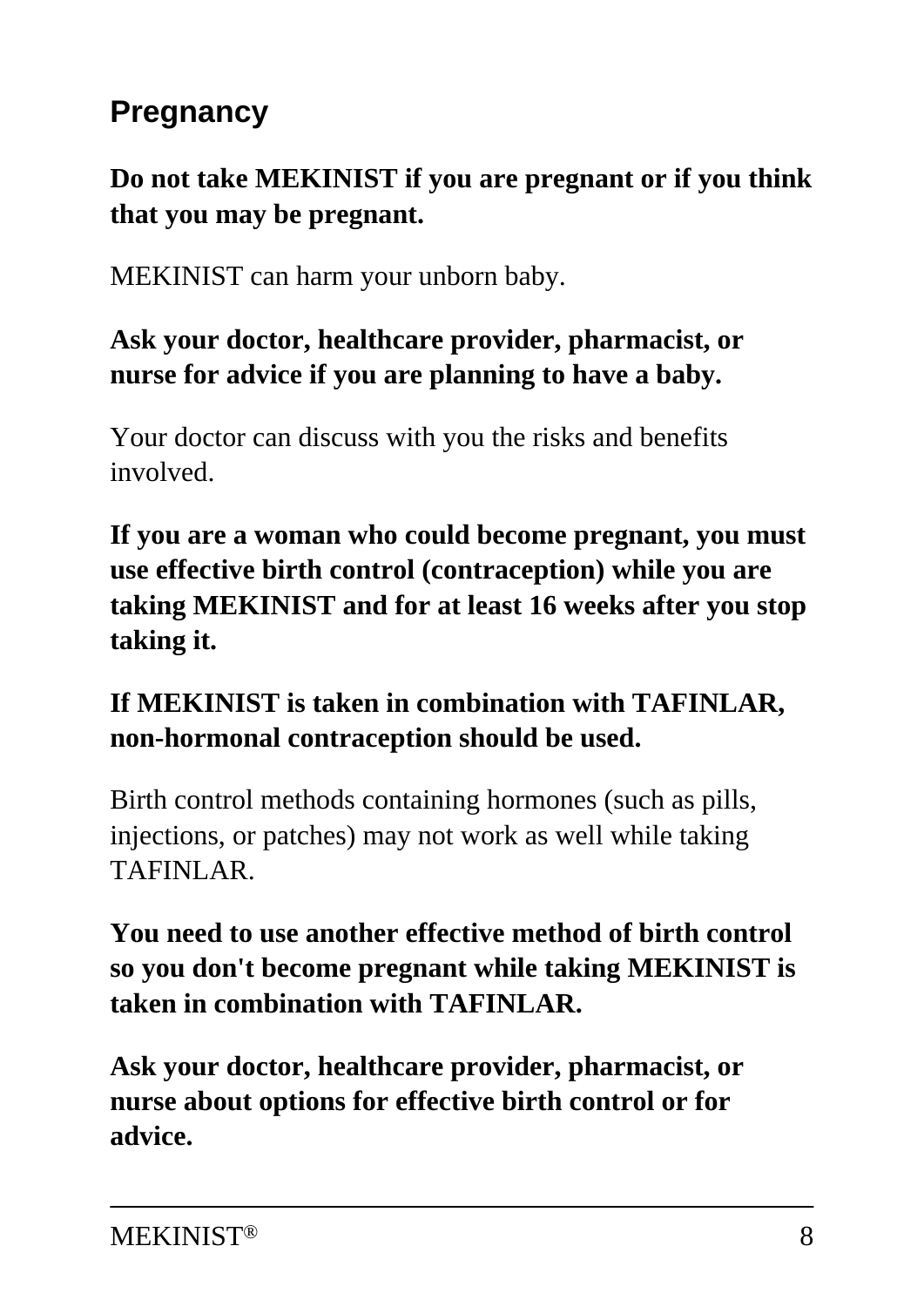#### **If you do become pregnant while you're taking MEKINIST tell your doctor or nurse immediately.**

# **Breast-feeding**

**If you are breast-feeding, or planning to breast-feed, you must tell your doctor.**

MEKINIST is not recommended while breast-feeding.

It is not known whether the ingredients of MEKINIST can pass into breast milk.

You and your doctor will decide whether you will take MEKINIST or breast-feed.

**If you have not told your doctor about any of these things, tell them before you start taking MEKINIST.**

# **Male patients**

Male patients (including those that have had a vasectomy) with female partners who are or may become pregnant should use condoms during sexual intercourse while on treatment and for at least 16 weeks after stopping MEKINIST.

# **Taking other medicines**

**Tell your doctor, or healthcare provider, nurse, or pharmacist if you are taking, have recently taken, or might take any other medicines, including any that you get without a prescription from your pharmacy, supermarket or health food shop.**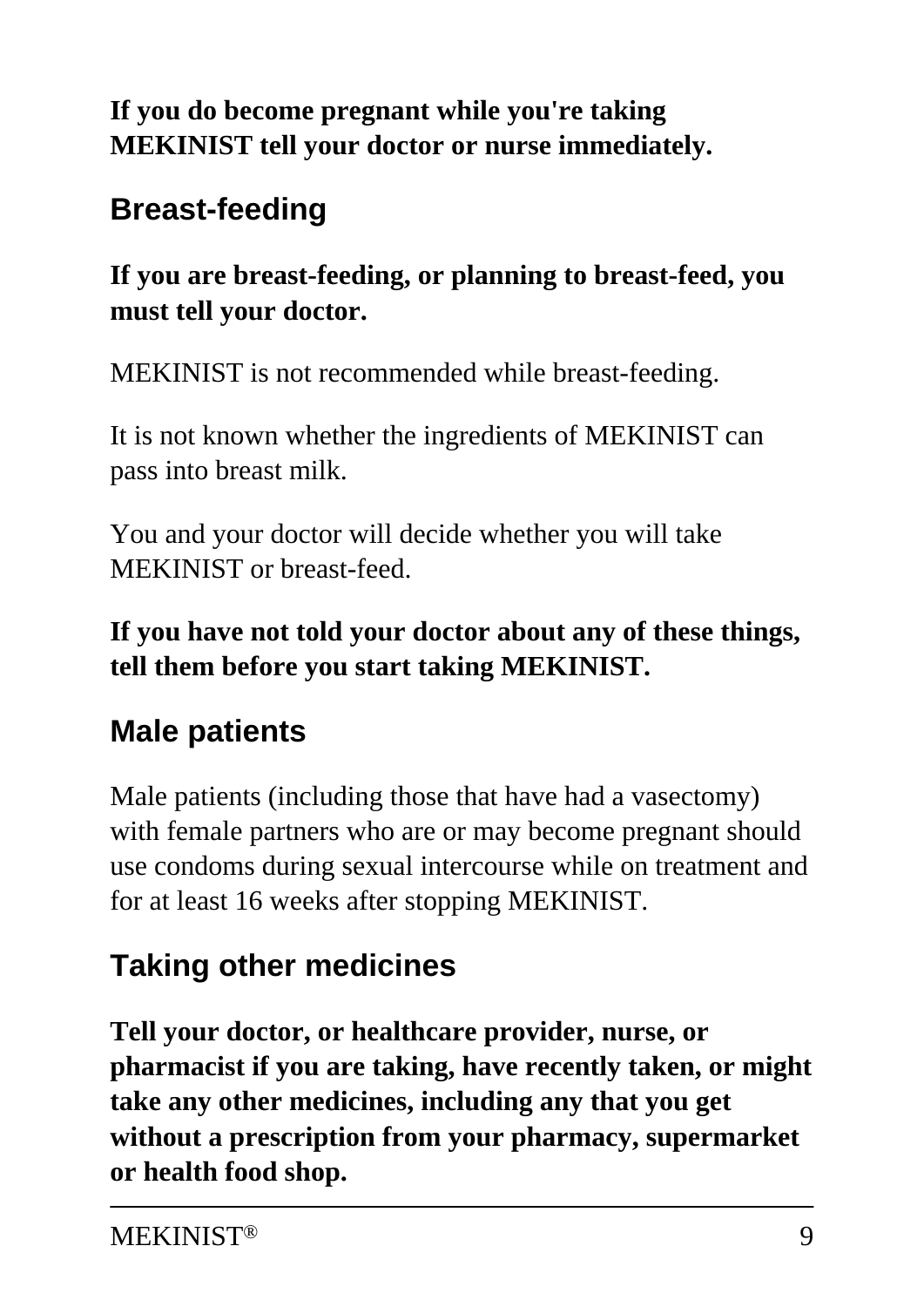#### **Keep a list of the medicines you take, so you can show it to your doctor, nurse or pharmacist when you get a new medicine.**

Your doctor and pharmacist have more information on medicines to be careful with or avoid while taking this medicine.

# **How to take MEKINIST**

**Follow all directions given to you by your doctor, healthcare provider, or pharmacist carefully.**

They may differ from the information contained in this leaflet.

#### **If you do not understand the instructions on the bottle, ask your doctor or pharmacist for help.**

### **How much to take**

The usual dose of MEKINIST is one 2 mg tablet once a day.

Depending on how you respond to MEKINIST, your doctor may decide that you should take a lower dose or interrupt treatment temporarily.

#### **Don't take more MEKINIST than your doctor has recommended.**

**If you are aged 65 years or more, you can use MEKINIST at the same dose as for other adults.**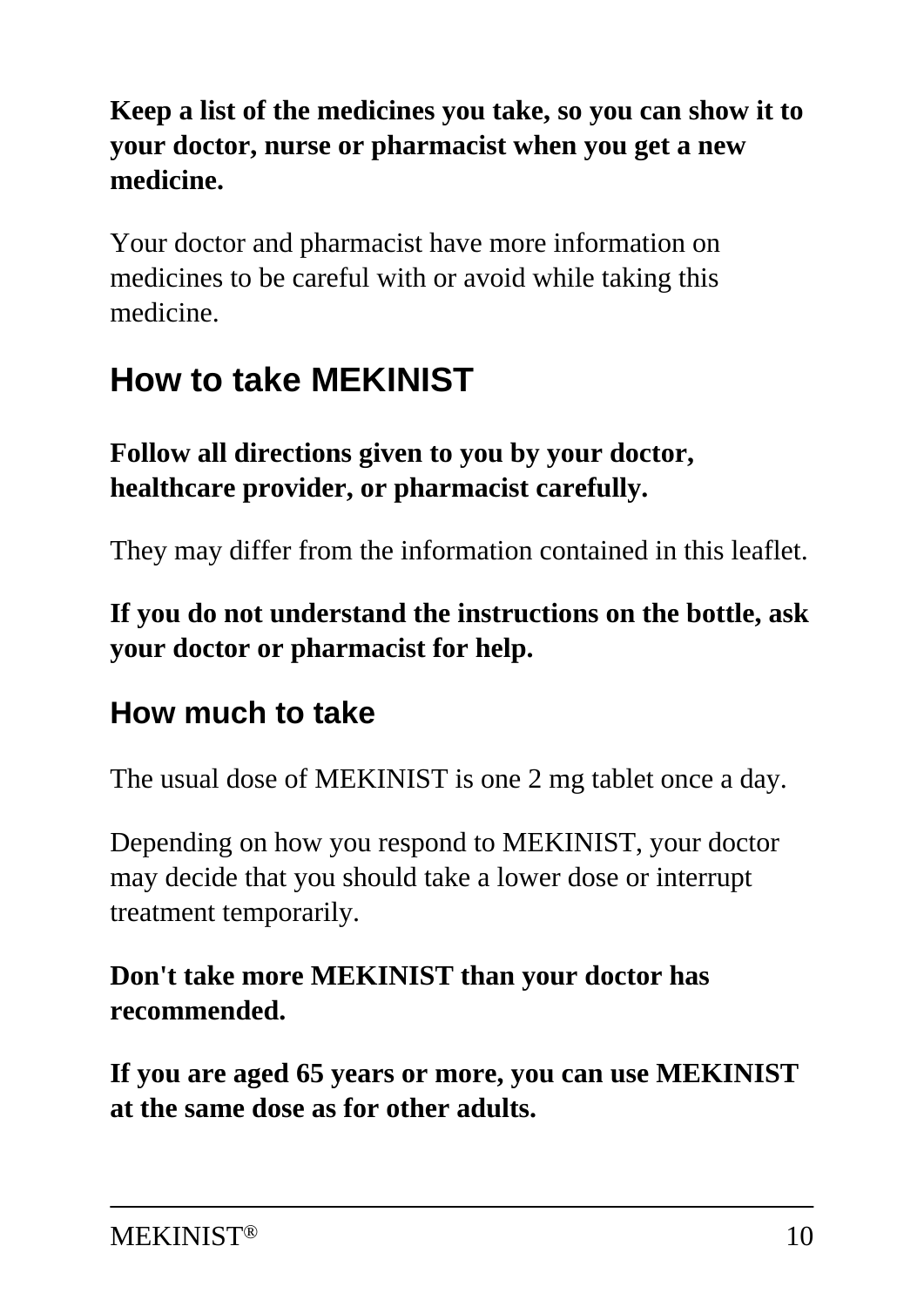### **When to take it**

#### **Take MEKINIST once a day. Take it at about the same time each day.**

Taking it at the same time each day will have the best effect. It will also help you remember when to take it.

## **Take MEKINIST on an empty stomach**

It is important to take MEKINIST on an empty stomach. Food may affect the way the medicine is absorbed into your body.

MEKINIST should either be taken at least:

#### **• 1 hour before eating**

 After taking MEKINIST, wait at least one hour before eating

 **OR**

#### **• 2 hours after eating**

 After eating, wait at least two hours before taking **MEKINIST** 

### **How to take it**

**Swallow the MEKINIST tablet whole with a full glass of water.**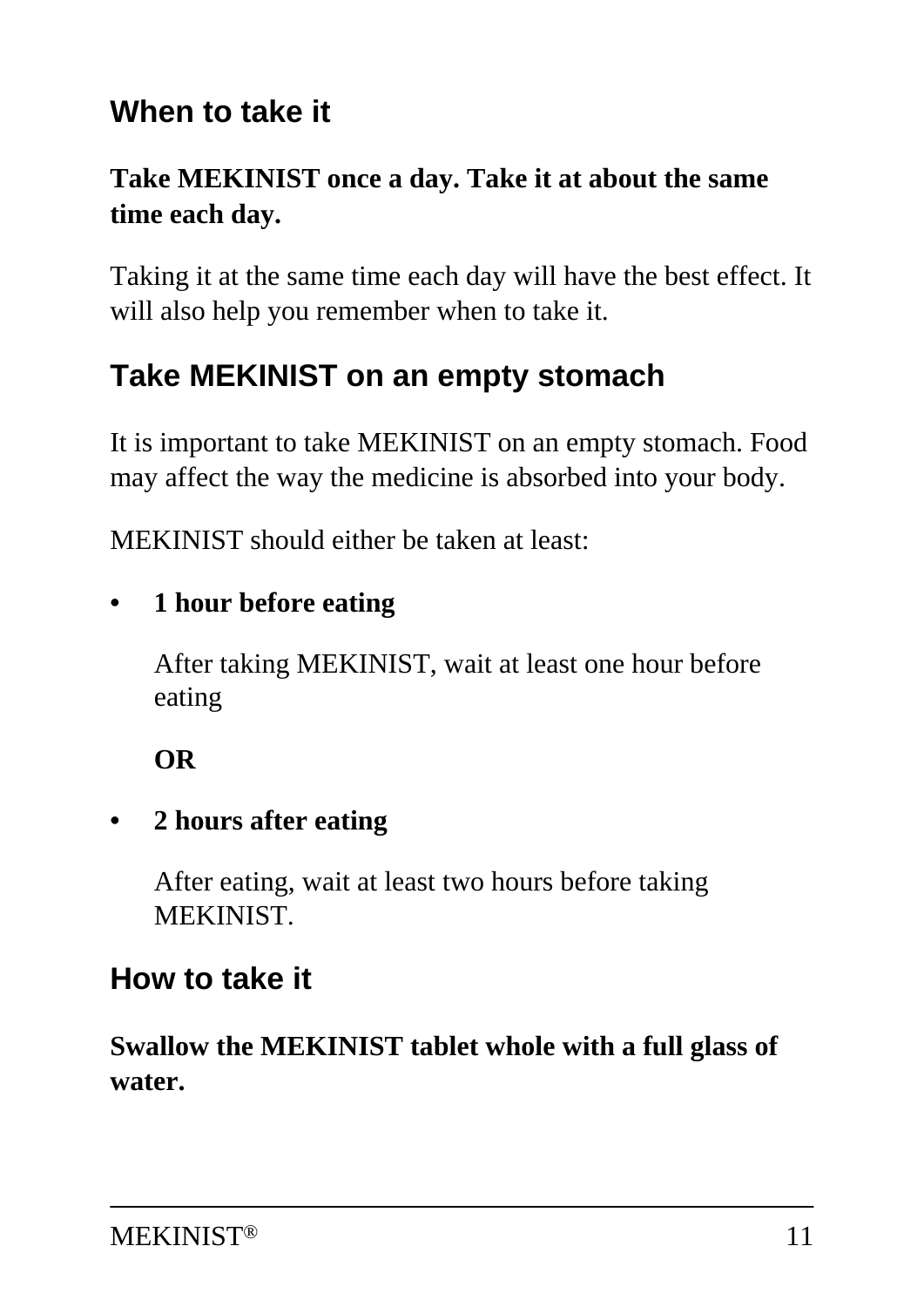# **Taking MEKINIST together with TAFINLAR**

**Swallow the MEKINIST tablet and the TAFINLAR capsule, with a full glass of water.**

**Take MEKINIST in combination with TAFINLAR exactly as your doctor tells you.**

**Do not change your dose, or stop MEKINIST in combination with TAFINLAR unless your healthcare provider tells you.**

**Take your once daily dose of MEKINIST at the same time each day, with EITHER the morning dose or the evening dose of TAFINLAR.**

**Take the first dose of TAFINLAR in the morning, and take the second dose of TAFINLAR in the evening, approximately 12 hours later.**

### **Do NOT take:**

- More than one dose of MEKINIST a day, or
- The morning and evening doses of TAFINLAR at the same time.

# **How long to take it**

**Continue taking your medicine for as long as your doctor tells you.**

**This is a long term treatment, possibly lasting for months to years. Do not stop unless your doctor advises you to.**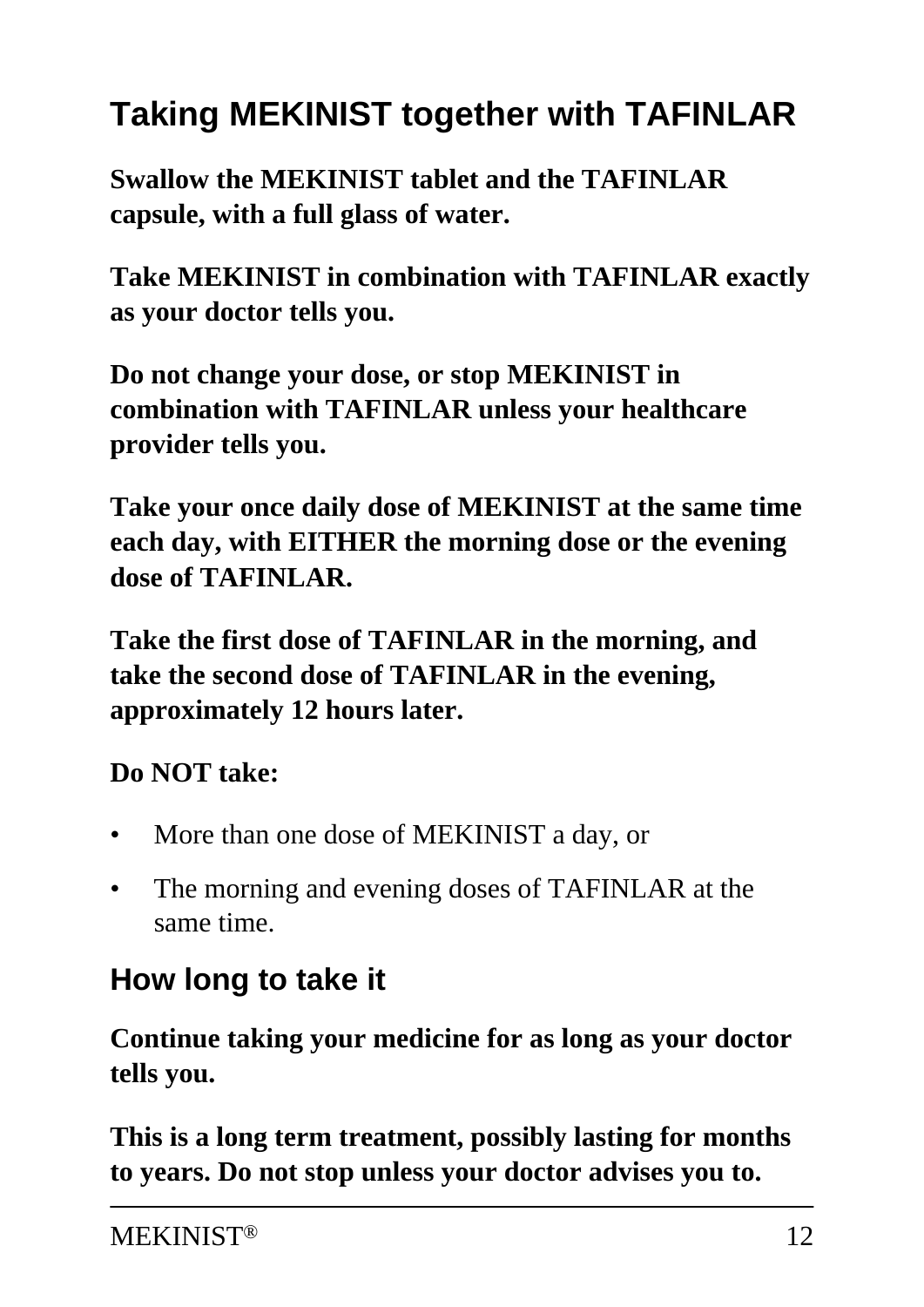**If you have any further questions about how long to take this medicine, ask your doctor or nurse.**

## **If you forget to take it**

**Do not take a double dose to make up for the dose that you missed.**

## **MEKINIST taken alone**

If the missed dose is:

- **Less than 12 hours late, take it as soon as you remember.**
- **More than 12 hours late,**

**skip that dose and take your next dose at the usual time.**

**Then go back to taking your medicine as you would normally.**

**Do not take a double dose to make up for a missed dose.**

## **MEKINIST taken together with TAFINLAR**

If the missed dose of MEKINIST is:

- **Less than 12 hours late, take it as soon as you remember.**
- **More than 12 hours late, skip that dose and take your next dose at the usual time.**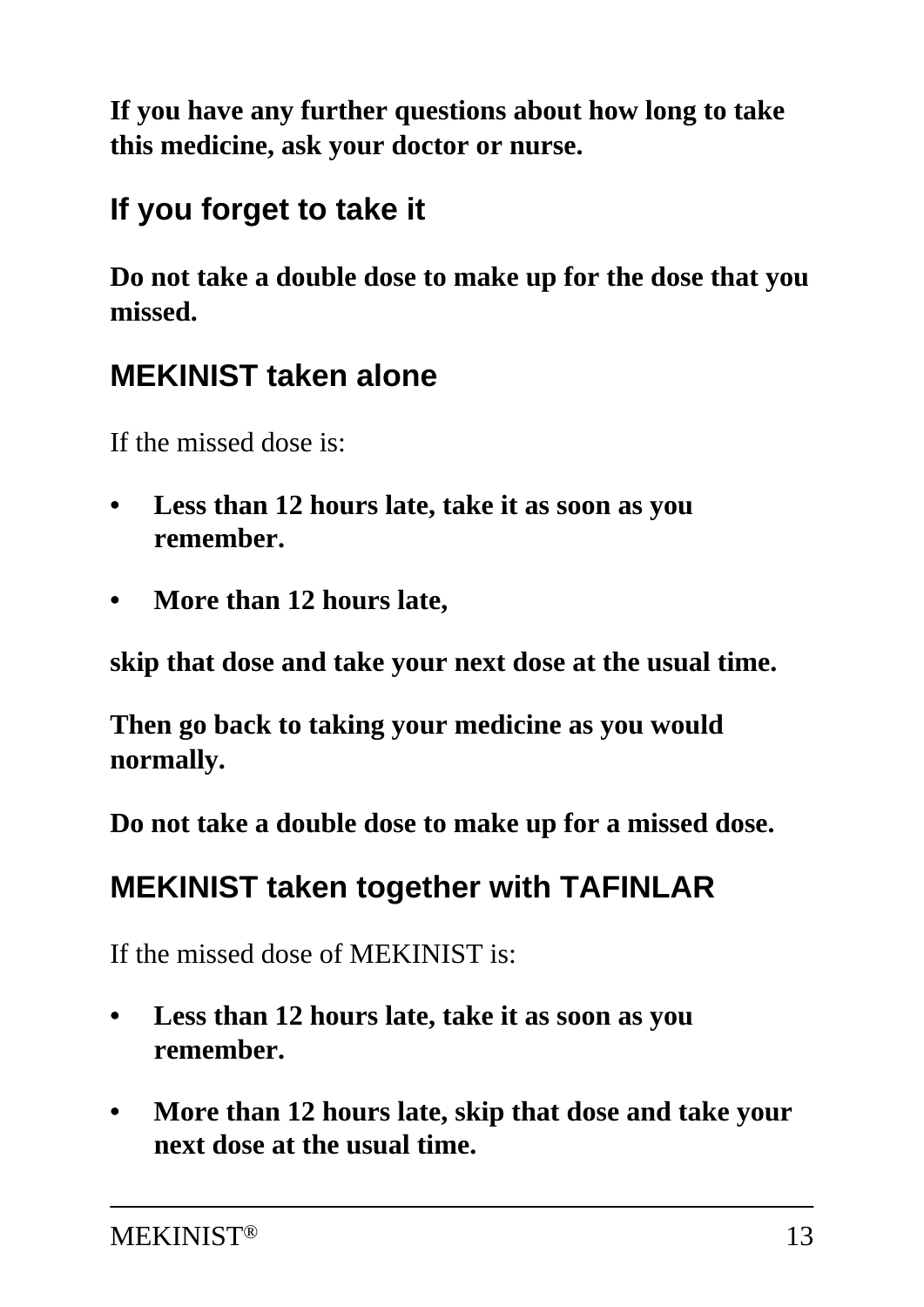**Then carry on taking MEKINIST at regular times as usual.**

**Do not make up for missed doses.**

If the missed dose of TAFINLAR is:

- **Less than 6 hours late, take it as soon as you remember**
- **More than 6 hours late, skip that dose and take the next dose at the usual time.**

**If you are not sure what to do, ask your doctor or pharmacist.**

**If you have trouble remembering to take your medicine, ask your doctor, nurse or pharmacist for some hints.**

# **If you take too much (overdose)**

**Immediately telephone your doctor or the Poisons Information Centre (telephone 13 11 26) for advice, or go to Accident and Emergency at the nearest hospital, if you think that:**

- You may have taken too many MEKINIST tablets, or TAFINLAR capsules (if taking the combination), or if
- Somebody else may have accidentally taken your medicine(s).

### **Do this even if there are no signs of discomfort or poisoning.**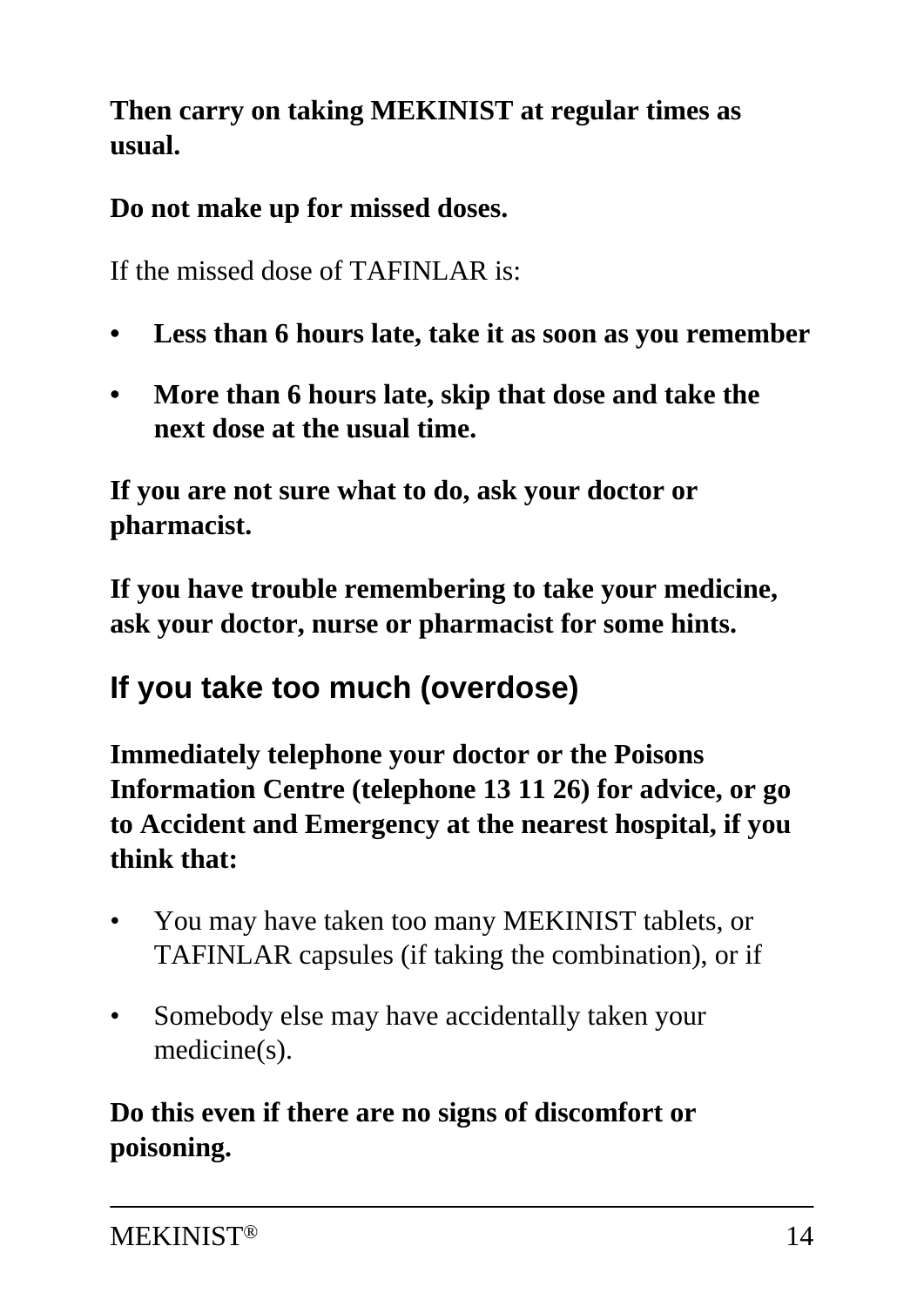You/they may need urgent medical attention.

**Take the medication pack(s) with you.**

# **If you stop taking MEKINIST**

#### **Do not stop taking your medicine unless your doctor tells you to stop taking MEKINIST.**

Stopping your treatment with MEKINIST may cause your condition to become worse.

**If you have any further questions on the use of this medicine, ask your doctor, pharmacist, or health care provider.**

# **While you are using MEKINIST**

# **Things you must do**

**If you are about to be started on any new medicine remind your doctor and pharmacist that you are taking MEKINIST.**

**Tell any other doctors, dentists, and pharmacists who treat you that you are taking this medicine.**

**Keep all of your doctor's appointments so that your progress can be checked.**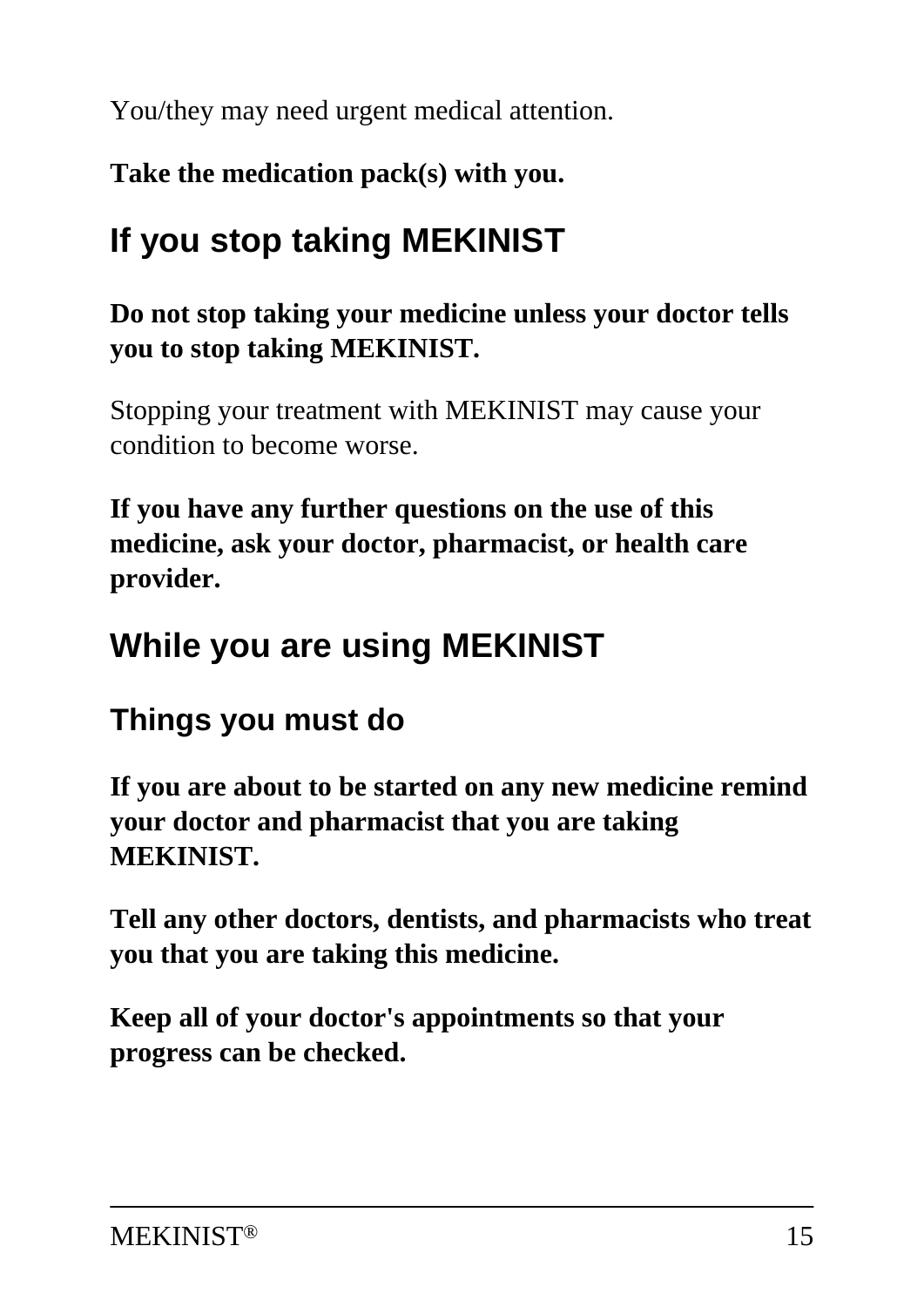# **Monitoring during your treatment**

Your doctor may do some tests from time to time to make sure that MEKINIST is working and to prevent unwanted side effects.

Your doctor may organize regular monitoring of your heart function during treatment with MEKINIST.

You may also have regular evaluations by an eye doctor (ophthalmologist) during treatment with this medicine.

During and after severe high fever events, some substances (enzymes) might be abnormally increased and your doctor will measure those and check that your kidneys are working properly.

# **Conditions you may need to look out for**

Some people taking MEKINIST or MEKINIST and TAFINLAR together (combination treatment) develop other conditions which can be serious.

You need to know about important signs and symptoms to look out for while you're taking MEKINIST.

### **FEVER (HIGH TEMPERATURE)**

Taking MEKINIST or the combination of MEKINIST with TAFINLAR may cause fever. Although, fever is more likely with the two medicines together.

Signs and symptoms of a fever may include: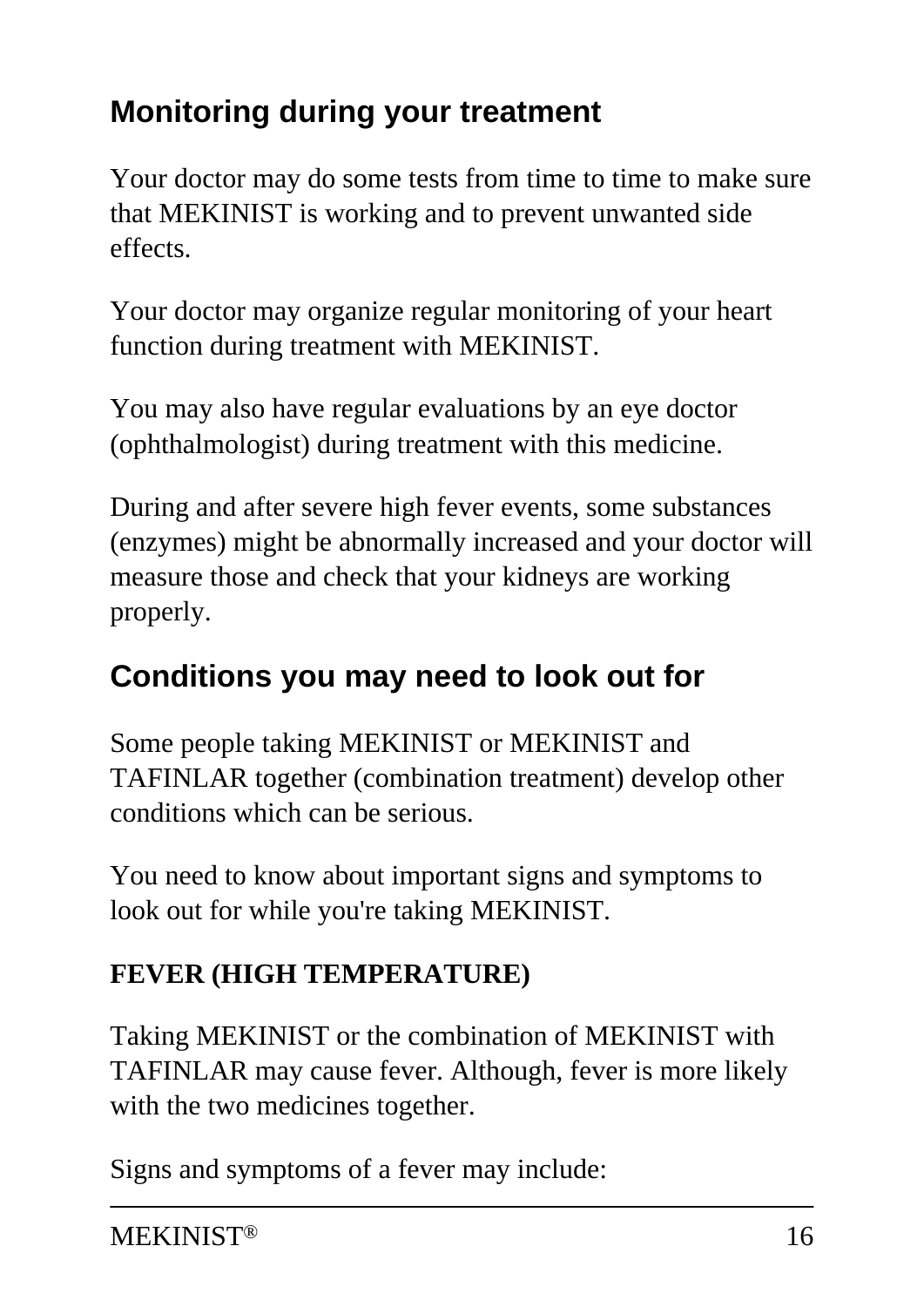- Temperature of 38<sup>o</sup>C or more
- Shivering/chills
- Thirst or dehydration
- Feeling dizzy, faint, or as if you're going to be sick.
- Low blood pressure

#### **Tell your doctor, or nurse immediately if you get a temperature of 38°C or above or if you feel a fever coming on (you have chills, night sweats or flu-like symptoms) while you are taking this medicine.**

They will carry out tests to find out if there are other causes for the fever and treat the problem with other medicines.

If you are taking MEKINIST or MEKINIST and TAFINLAR together you may be asked to stop taking it if your temperature is above 38°C, or if you have signs of fever (e.g. chills, night sweats or flu-like symptoms). If your fever is controlled; and only after you have had no symptoms for at least 24 hours, your doctor may recommend that you resume both treatments at a lower dose.

If the fever is very severe or keeps returning, your doctor may recommend that you stop taking both MEKINIST and TAFINLAR permanently.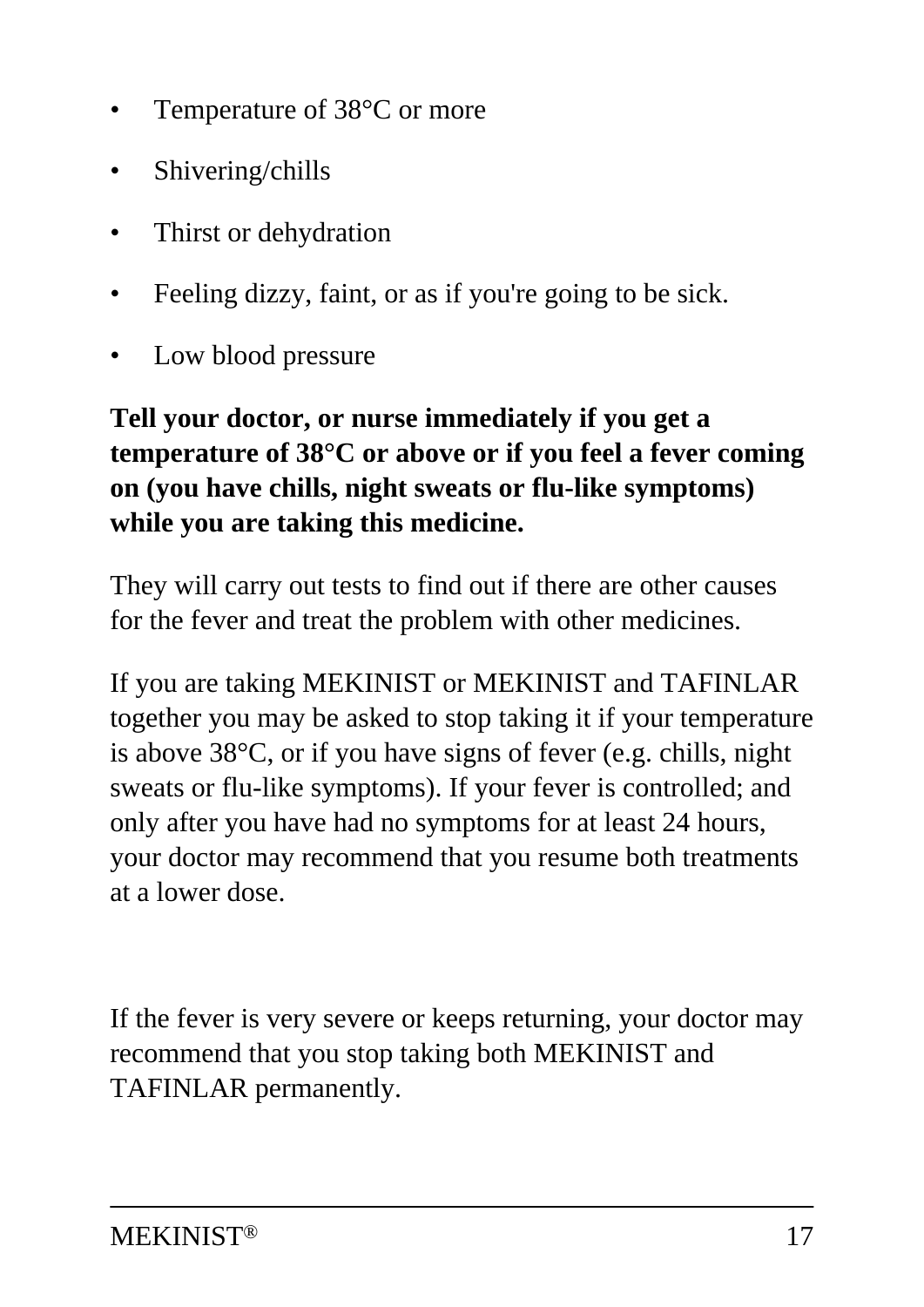# **Things you must not do**

**Do NOT take MEKINIST with food. See "Take MEKINIST on an empty stomach."**

#### **Do NOT take MEKINIST to treat any other complaints unless your doctor tells you to.**

This medicine has been prescribed for only you.

#### **Do NOT give your medicine to anyone else, even if they have the same condition as you.**

It may harm them, even if the signs of illness are the same as yours.

#### **Do NOT stop taking your medicine or lower the dosage without first checking with your doctor.**

This may cause your condition to become worse.

# **Things to be careful of**

**Be careful when driving or operating machinery until you know how MEKINIST affects you.**

# **Side effects**

#### **Tell your doctor or pharmacist as soon as possible if you do not feel well while you are taking MEKINIST.**

Like all medicines, MEKINIST can cause side effects but not everybody gets them. Sometimes they are serious, most of the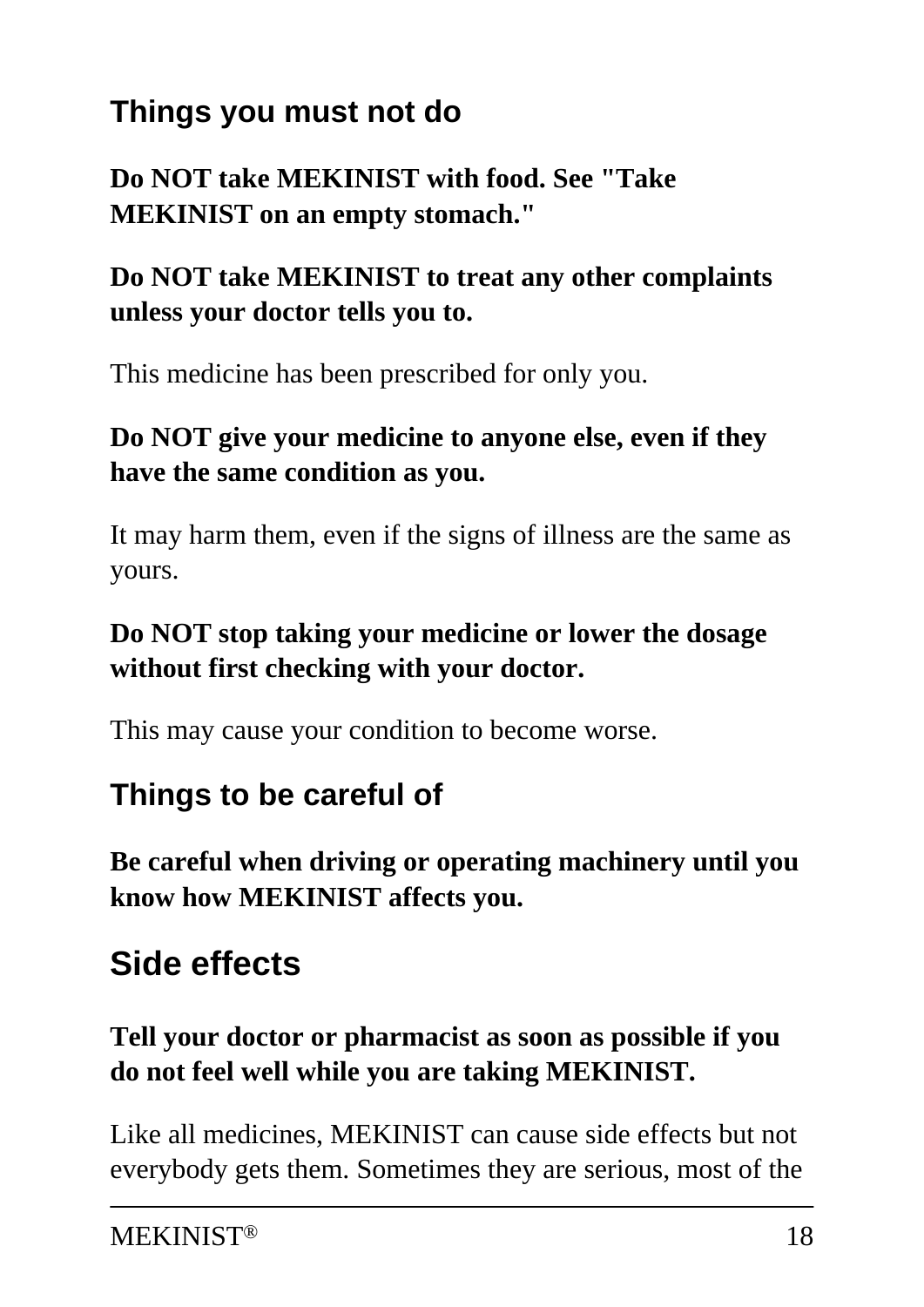time they are not. You may need medical attention if you get some of the side effects.

#### **Do not be alarmed by the following lists of side effects.**

You may not experience any of them.

**Ask your doctor or pharmacist to answer any questions you may have.**

## **Possible Serious Side Effects - when taking MEKINIST alone**

**STOP taking MEKINIST and tell your doctor, nurse, or pharmacist IMMEDIATELY if you get any of the following symptoms (either for the first time or if they get worse) during treatment with MEKINIST:**

- Headaches, dizziness, or weakness, coughing up of blood or blood clots, vomit containing blood or that looks like "coffee grounds", bleeding from nose, red or black stools that look like tar (signs of haemorrhage)
- Difficulty in breathing or swallowing, dizziness, swelling of the face lips, tongue or throat, severe itching of the skin, with a red rash or raised bumps (signs of hypersensitivity reaction)
- Thirst, low urine output, weight loss, dry flushed skin, irritability (signs of dehydration)
- Loss of vision (sign of visual impairment)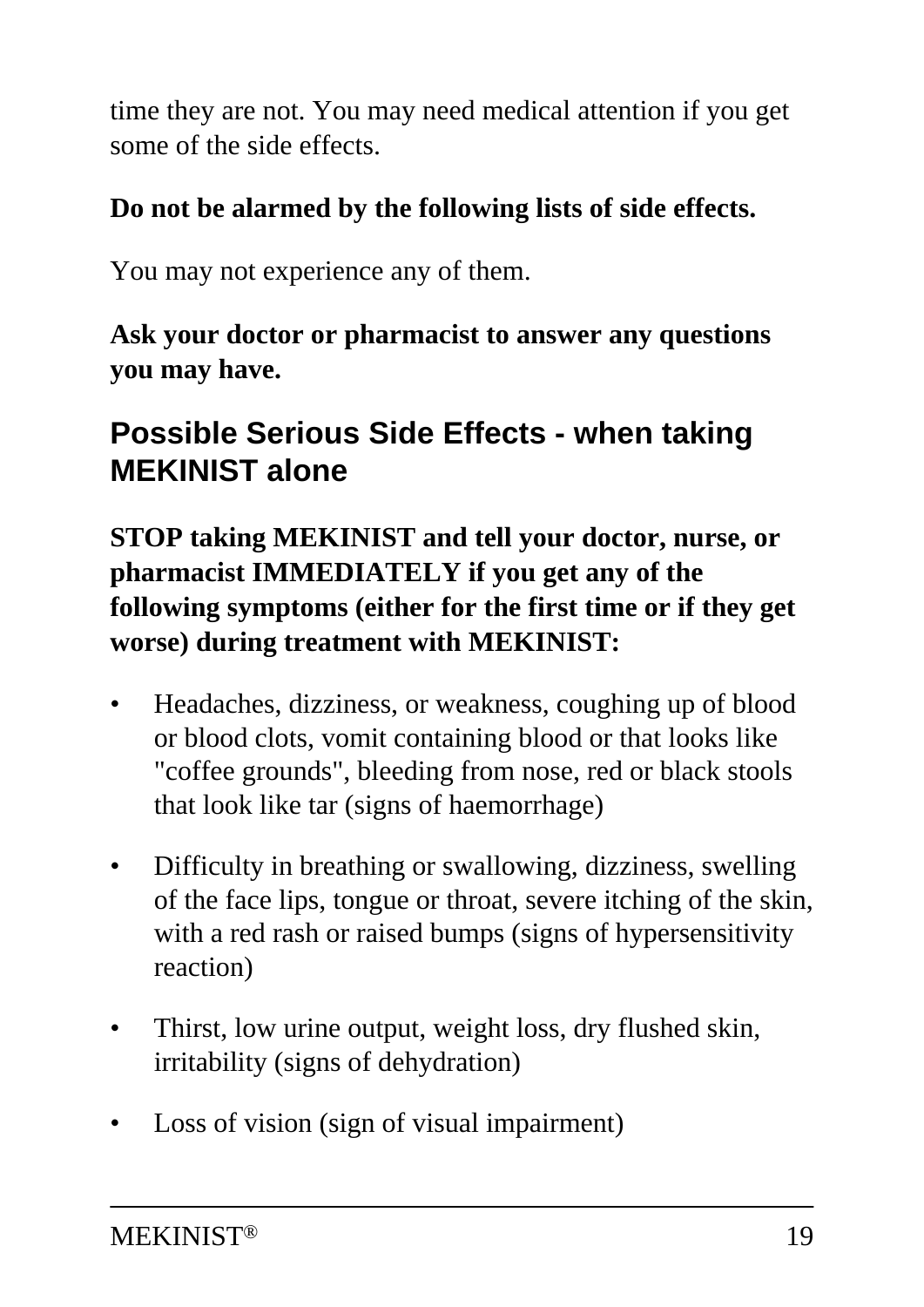- Fatigue, feeling full or bloated, heart palpitations, loss of appetite, nausea, reduced ability to exercise, shortness of breath, swelling (signs of left ventricular dysfunction)
- Slow heart-beat (sign of bradycardia)
- Cough, difficult or painful breathing, wheezing, pain in chest when breathing, fever (signs of pneumonitis)
- Swelling in the eye by fluid leakage causing a blurred vision (signs of chorioretinopathy)
- Sensation of flashing light, loss of vision (signs of retinal detachment)
- Breathlessness, difficulty breathing when lying down, swelling of the feet or legs (as signs of the heart muscle not pumping blood as well as it should and signs of cardiac failure)
- Severe stomach pain, nausea, and vomiting of blood, black or bloody stools (signs of gastrointestinal perforation in the stomach, small intestine, or bowel)
- Cramping diarrhoea with or without blood in stool, abdominal pain as signs of an inflammation of the inner lining of the colon (colitis)
- Blurring or loss of vision that is usually sudden in onset caused by blockage of small veins that carry blood away from the back of the eye (signs of retinal vein occlusion)
- Abnormal breakdown of muscle, causing pain, fever, redbrown urine (signs of rhabdomyolysis).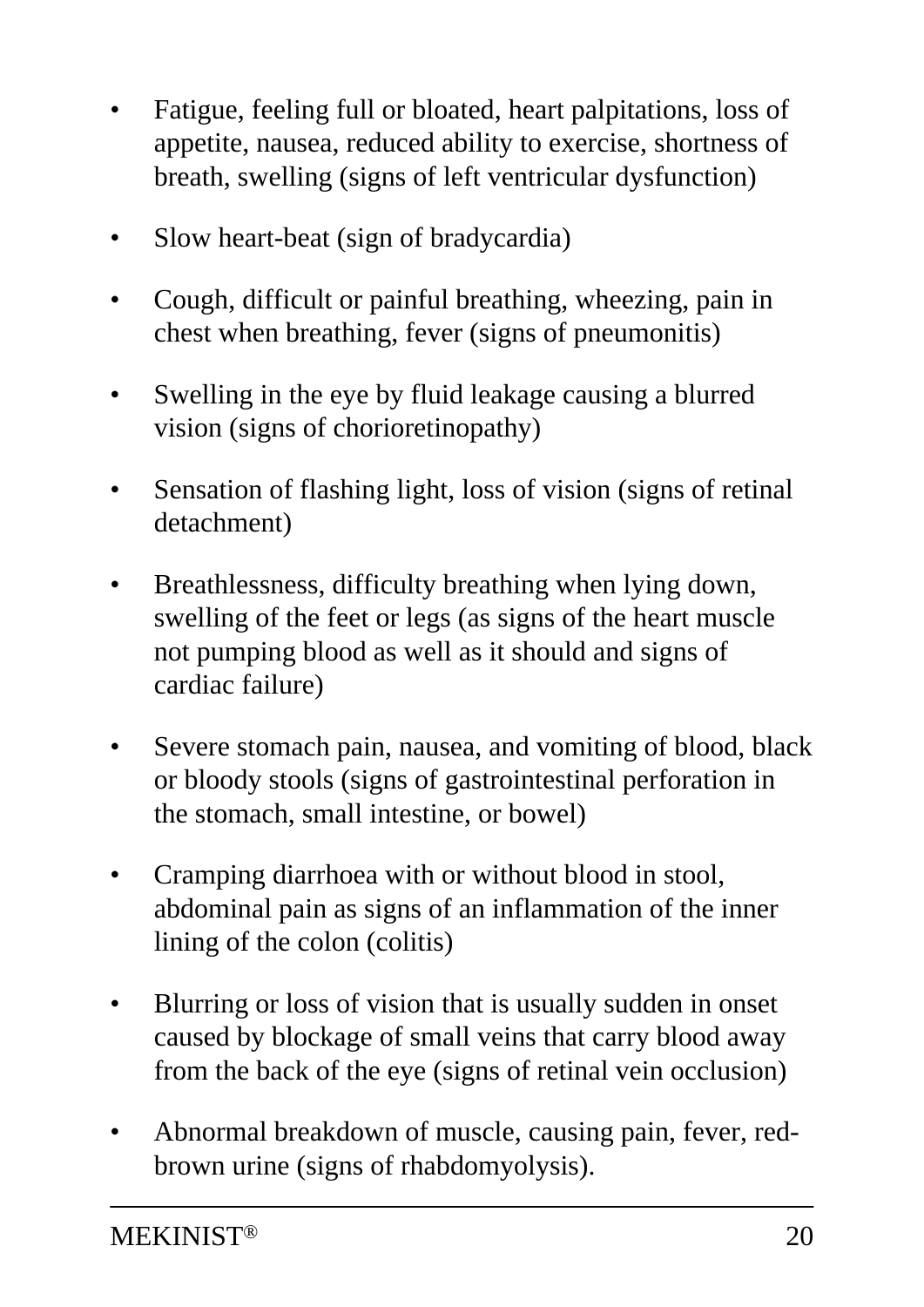## **Very common side effects - MEKINIST alone**

#### **Tell your doctor or pharmacist if you notice any of the following (that may affect more than 1 in 10 people):**

- Headache, dizziness, or other signs of high blood pressure
- Cough
- Short of breath, difficulty breathing
- Diarrhoea
- An increase in the volume, wateriness, or frequency of bowel movements (diarrhoea)
- Unpleasant feeling of needing to vomit, or unwillingness to eat (nausea)
- Uncomfortable, involuntary, forceful, throwing up of food (vomiting)
- Difficult or infrequent bowel movements (constipation)
- Stomach ache or abdominal pain
- Dry mouth
- Skin rash
- Rash, dry skin, acne-like problem (dermatitis acneiform)
- Dry skin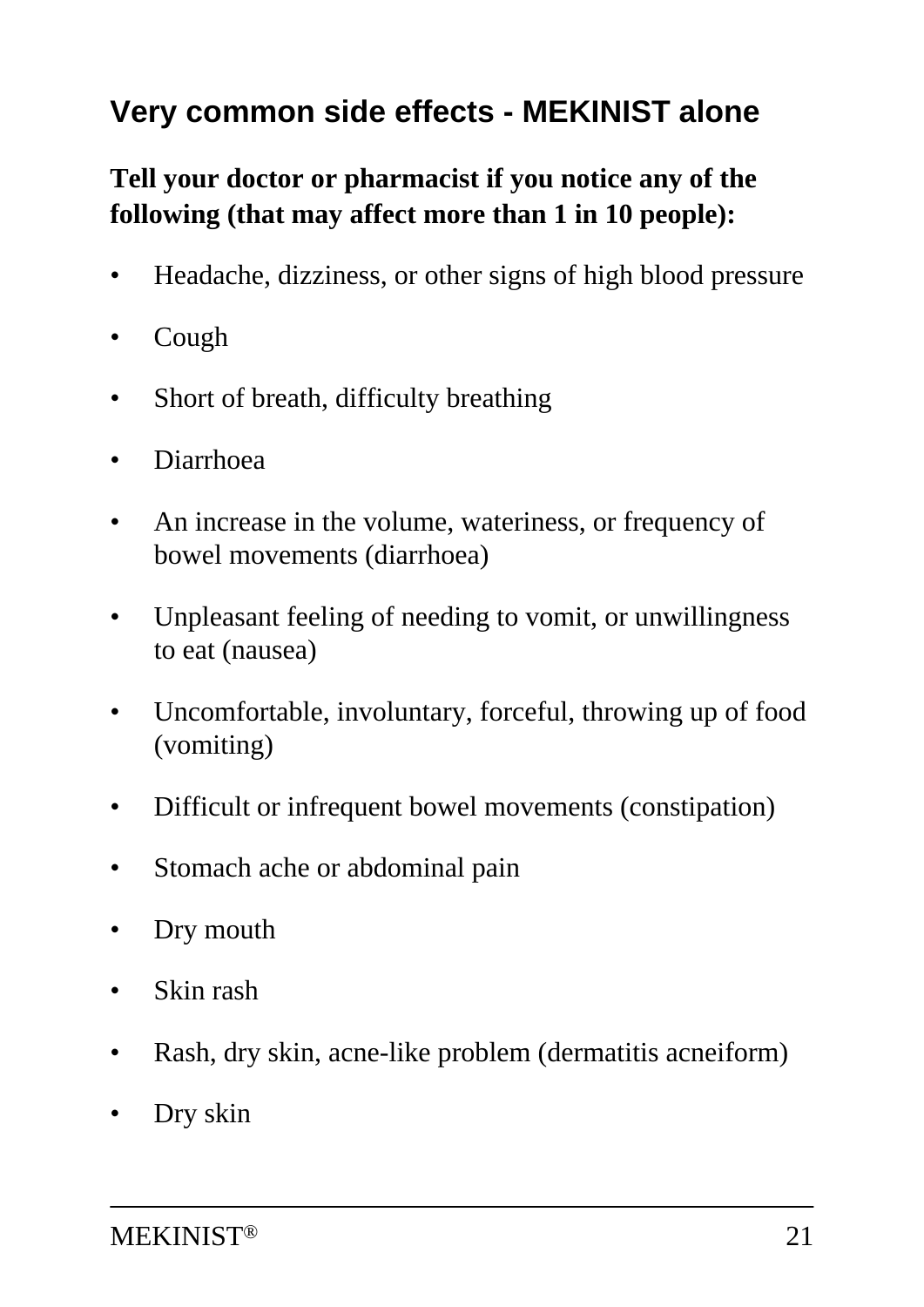- **Itching**
- Unusual hair loss or thinning (alopecia)
- Feeling tired, weak or having lack of energy (fatigue)
- Swollen hands, ankles, or feet (peripheral oedema)
- Fever, temperature of 38<sup>o</sup>C or higher.

### **Common side effects - MEKINIST alone**

#### **Tell your doctor or pharmacist if you notice any of the following that may affect up to 1 in 10 people.**

- Inflammation of hair follicles in the skin that causes itching (folliculitis)
- Nail disorders such as nail bed changes, nail pain, infection and swelling of the cuticles (paronychia)
- Hot, tender and red skin, sometimes with fever, chills, and inflammation caused by infection (cellulitis)
- Skin rash with pus-filled blisters (pustular rash)
- Tiredness, fatigue, pale skin (anaemia)
- Eyesight problems (blurred vision)
- Swelling of the eyelids and swelling around the eye (periorbital oedema)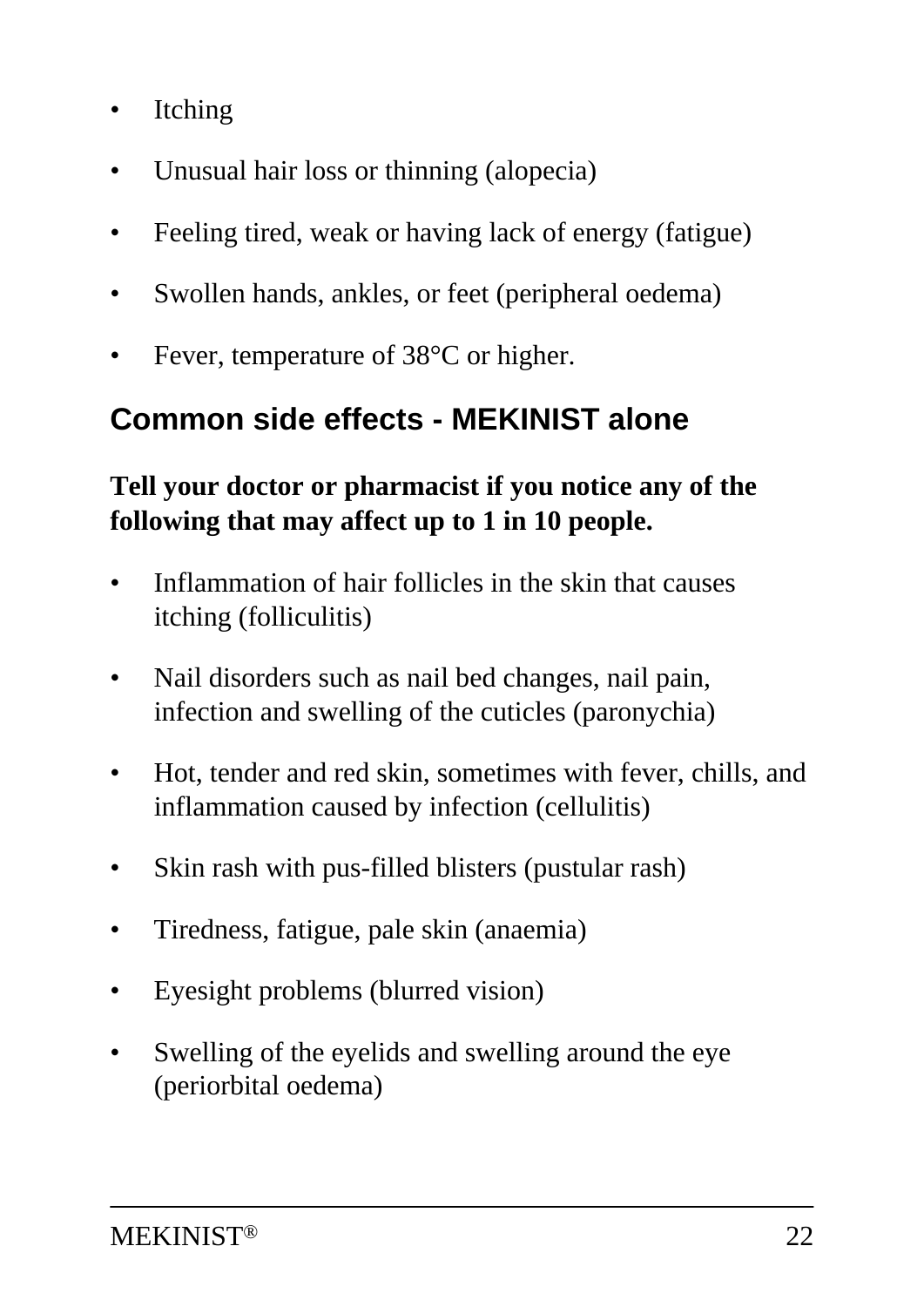- Tiredness, chest discomfort, light headedness pain, palpitations (ejection fraction decreased)
- Hard and painful swelling in the arms, legs, or other parts of the body (lymphoedema)
- Nose bleeds (epistaxis)
- Mouth sores, mouth ulcers, inflammation of gums (stomatitis)
- Skin chapped
- Skin reddening (erythema)
- Skin effects such as rash, wart-like growths, or redness and/or swelling and possibly peeling on the palms, fingers, and soles of the feet which may be accompanied by tingling sensation and burning pain (palmar-plantar erythrodysesthesia syndrome)
- **Skin fissures**
- Swelling of the face (face oedema)
- Pain, mouth sores, redness and swelling of airways or food pipe (mucosal inflammation)
- Unusual weakness (asthenia).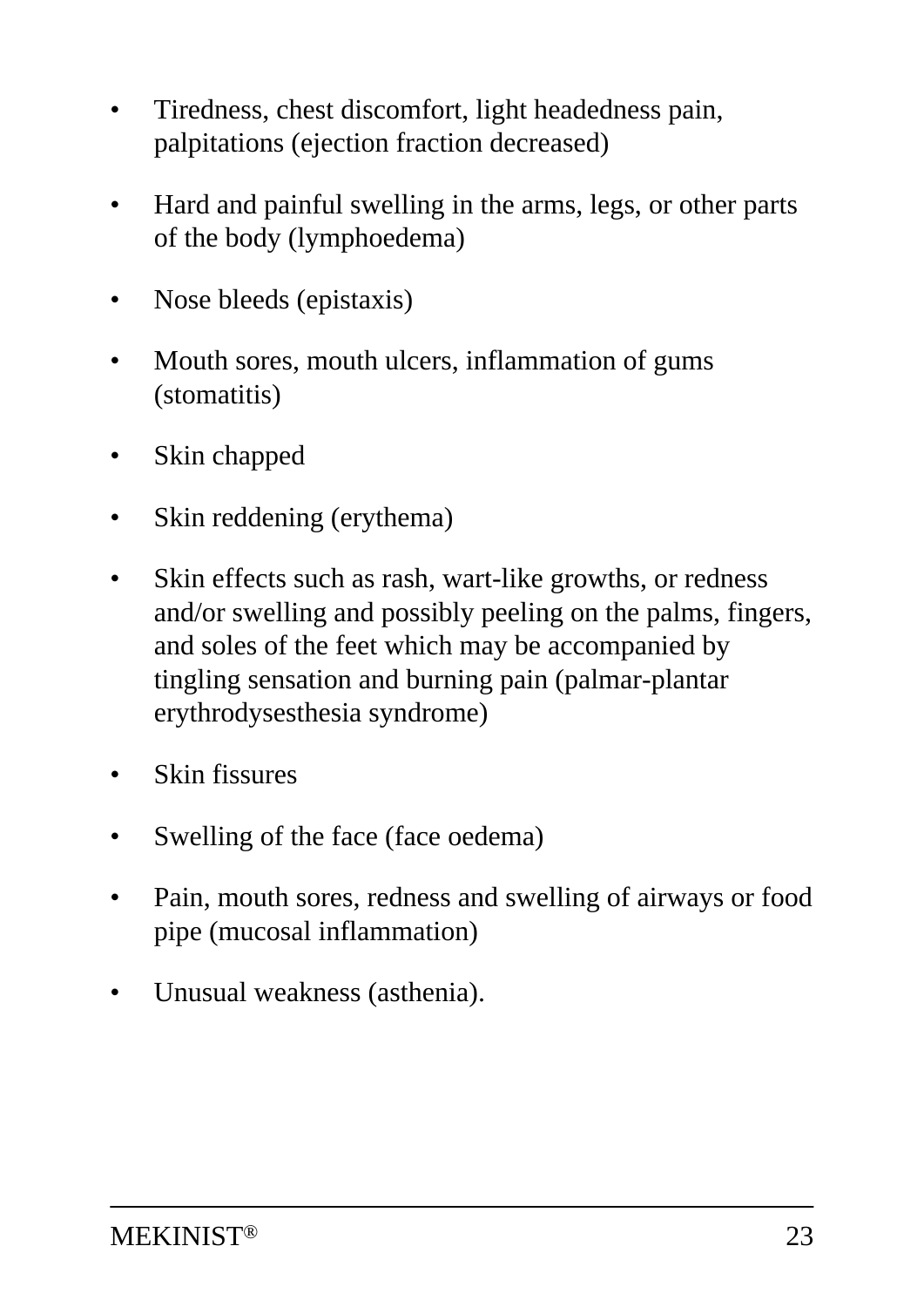# **Common side effects that may show up in your test results**

- Blood alkaline phosphatase (ALP) increased (bone function),
- Some elevated liver function enzymes (ALT and AST)
- Abnormal kidney blood test result as a sign of impaired muscle health (blood creatine phosphokinase increased).

# **Uncommon side effects - MEKINIST**

#### **Tell your doctor or pharmacist if you notice any of the following (that may affect up to 1 in 100 people).**

- Blurred vision as a sign of swelling of the optic disk (papilloedema)
- Cough, difficulty breathing, painful breathing (ILD).

### **Possible side effects - when taking MEKINIST with TAFINLAR**

**Refer to the TAFINLAR Consumer Medicine Information for possible side effects and important signs and symptoms to look out for, such as fever, skin problems and eye problems.**

When you take MEKINIST and TAFINLAR together you may get any of the side effects in the previous lists, although the frequency may change (increase or decrease).

#### **STOP taking MEKINIST and tell your doctor, nurse, or pharmacist IMMEDIATELY if you get any of the**

MEKINIST® 24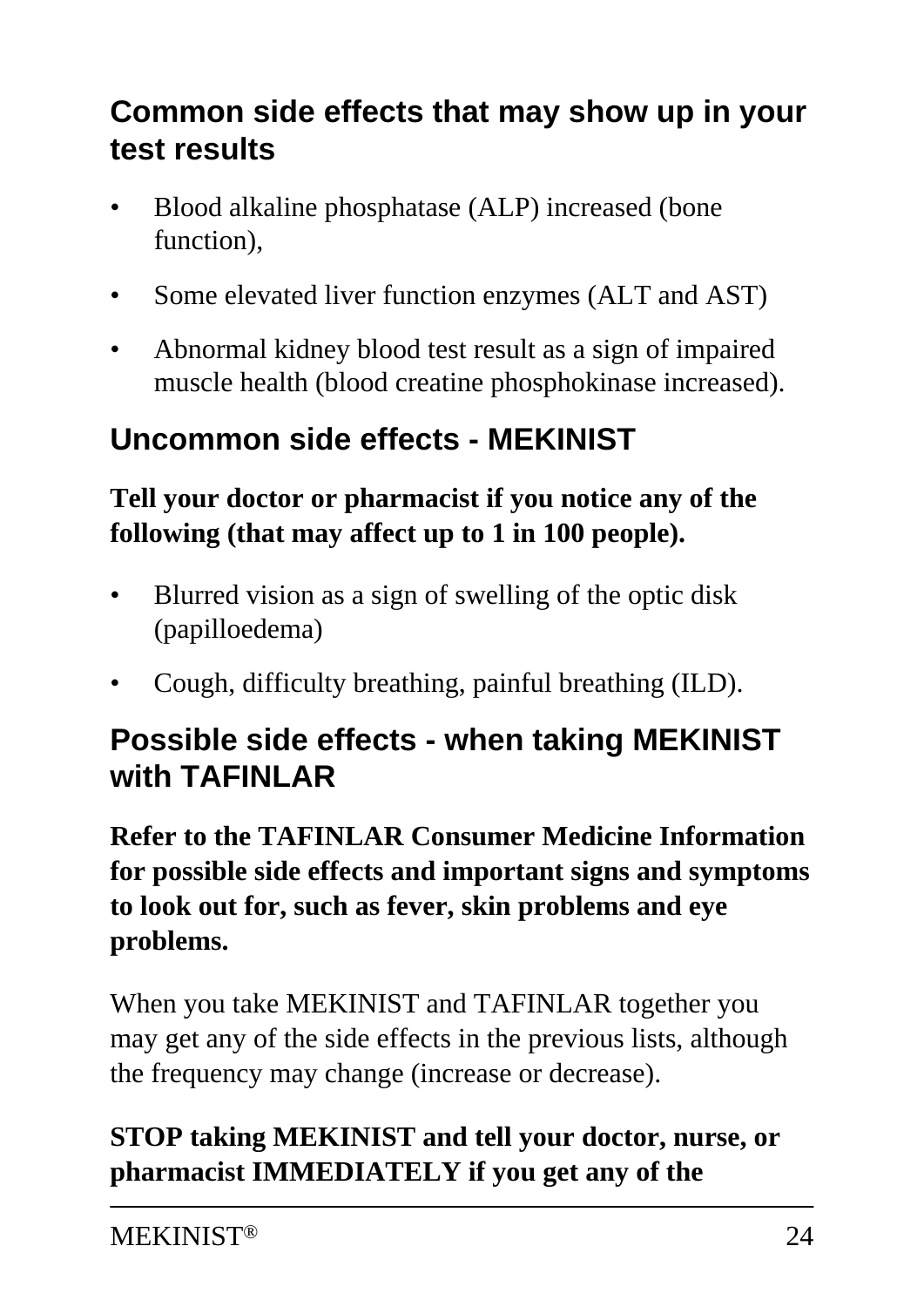#### **following symptoms (either for the first time or if they get worse) during treatment with MEKINIST.**

- Fever, chills, sore throat or mouth ulcers due to infections as signs of a low level of a type of white blood cells (signs of neutropenia)
- Generalized swelling (oedema includes generalized and peripheral oedema)
- Tiredness, fatigue, pale skin (anaemia)
- Fever, chills, sore throat or mouth ulcers due to infections as signs of a low level of white blood cells (leukopenia)
- Abnormal growth of cancerous cells of the skin (signs of cutaneous squamous cell carcinoma (cuSCC) including SCC of the skin, SCC in situ (Bowen's disease), keratoacanthoma)
- Spontaneous bleeding or bruising (signs of thrombocytopenia)
- Sensation of flashing light, loss of vision (signs of retinal detachment)
- Acute severe upper stomach pain (sign of pancreatitis acute)
- Severely decreased urine output (signs of renal failure)
- Difficulty breathing, chest pain, fainting, rapid heart rate, bluish skin discoloration (signs of pulmonary embolism)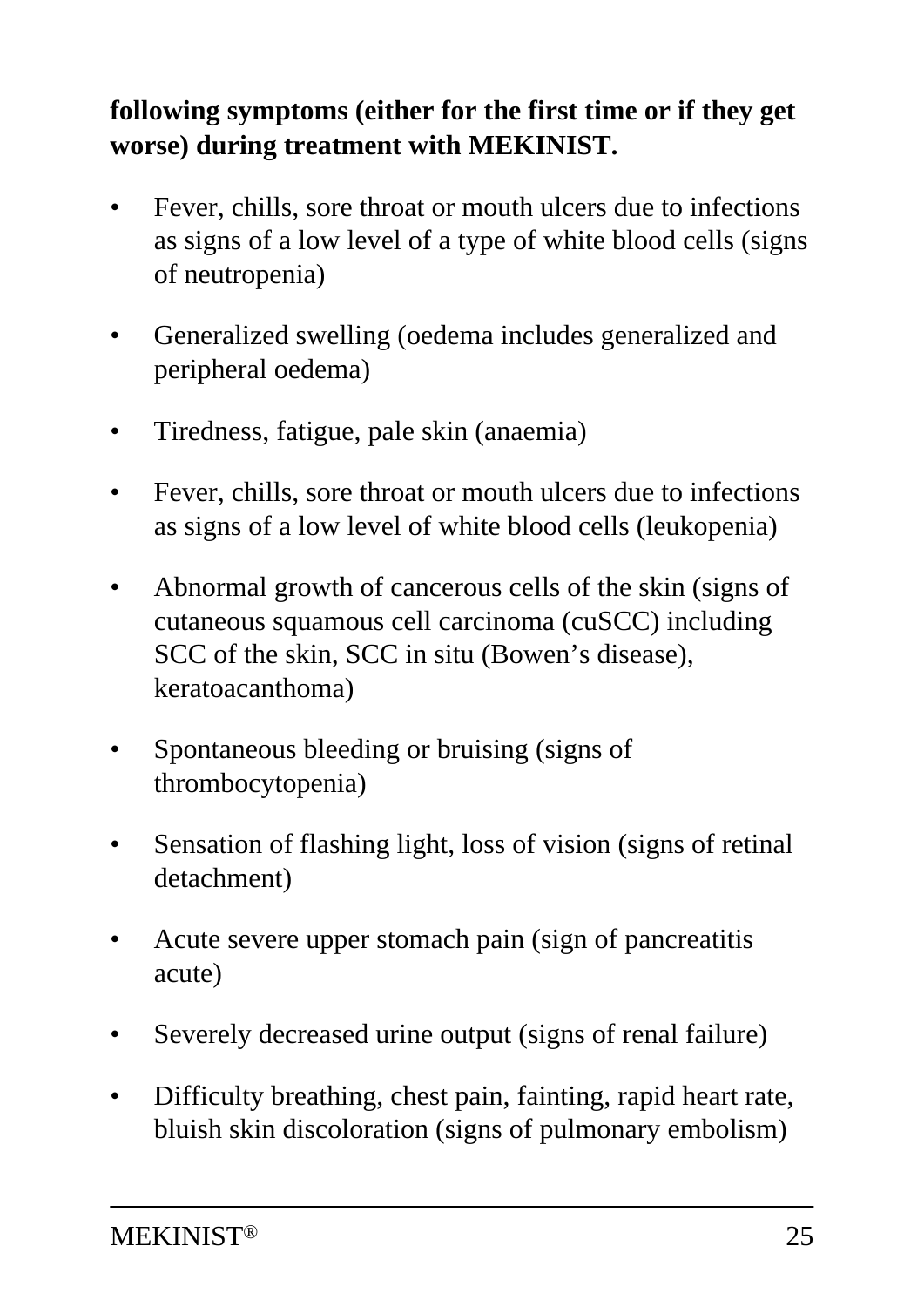- High or low urine output, drowsiness, confusion, or nausea as signs of an inflamed kidney (tubulointerstitial nephritis)
- Abnormal breakdown of muscle, causing pain, fever, redbrown urine (signs of rhabdomyolysis)
- Painful red eye (sign of uveitis).
- Change in size or colour of a mole or a new skin lesion (new primary melanoma)
- Severe upper stomach pain (sign of pancreatitis)
- High or low urine output, drowsiness, confusion, or nausea as signs of an inflamed kidney (nephritis)
- Severely decreased urine output (sign of acute renal failure)
- Serious skin reactions such as rash, red skin, blistering of the lips, eyes or mouth, skin peeling, with or without fever, which may be possible signs of Stevens-Johnson syndrome.
- Serious skin reactions such as widespread rash, fever, and enlarged lymph nodes (which may be signs of drug reaction with eosinophilia and systemic symptoms [DRESS]).
- Chest pain, sudden shortness of breath, trouble breathing, pain in your legs with or without swelling, swelling in your arms and legs, or a cool, pale arm or leg. These may be symptoms of a blood clot.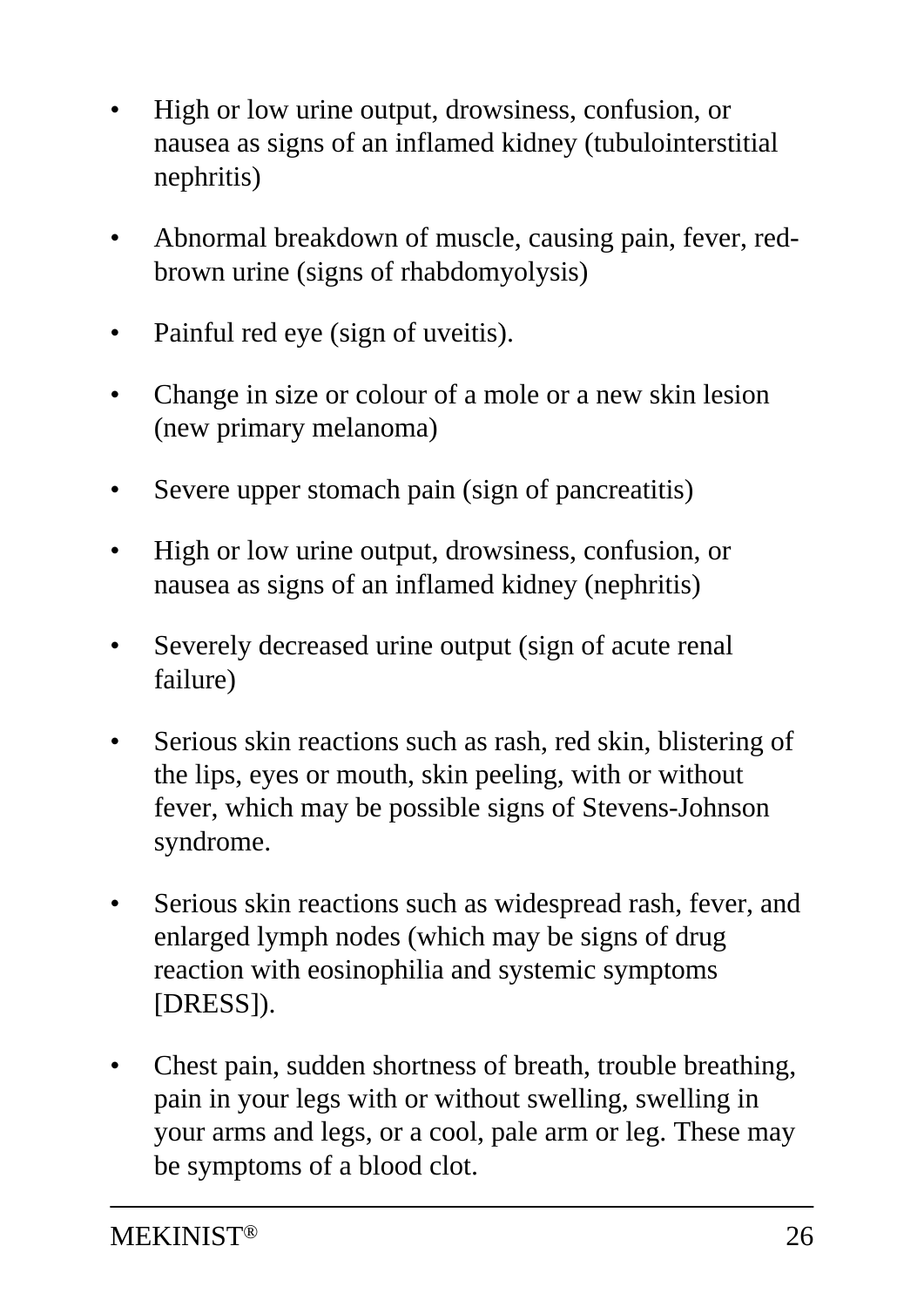## **Very common side effects when taking MEKINIST with TAFINLAR**

#### **Tell your doctor or pharmacist if you notice any of the following (that may affect more than 1 in 10 people).**

- Urinary tract infection
- Sore throat and runny nose (nasopharyngitis)
- Decreased appetite
- Tiredness, confusion, muscle twitching, convulsions (hyponatremia)
- Headache
- Dizziness
- Skin reddening (erythema)
- Thickening of the outer layers of the skin (hyperkeratosis also including actinic keratosis (thick scaly crusty skin), seborrheic keratosis (waxy, "pasted-on-the-skin" skin growths) and keratosis pilaris (rough, slightly red bumps on light skin and brown bumps on darker skin))
- Muscle spasms
- Joint pain (arthralgia)
- Muscle pain (myalgia)
- Pain in the hands or feet (pain in extremity)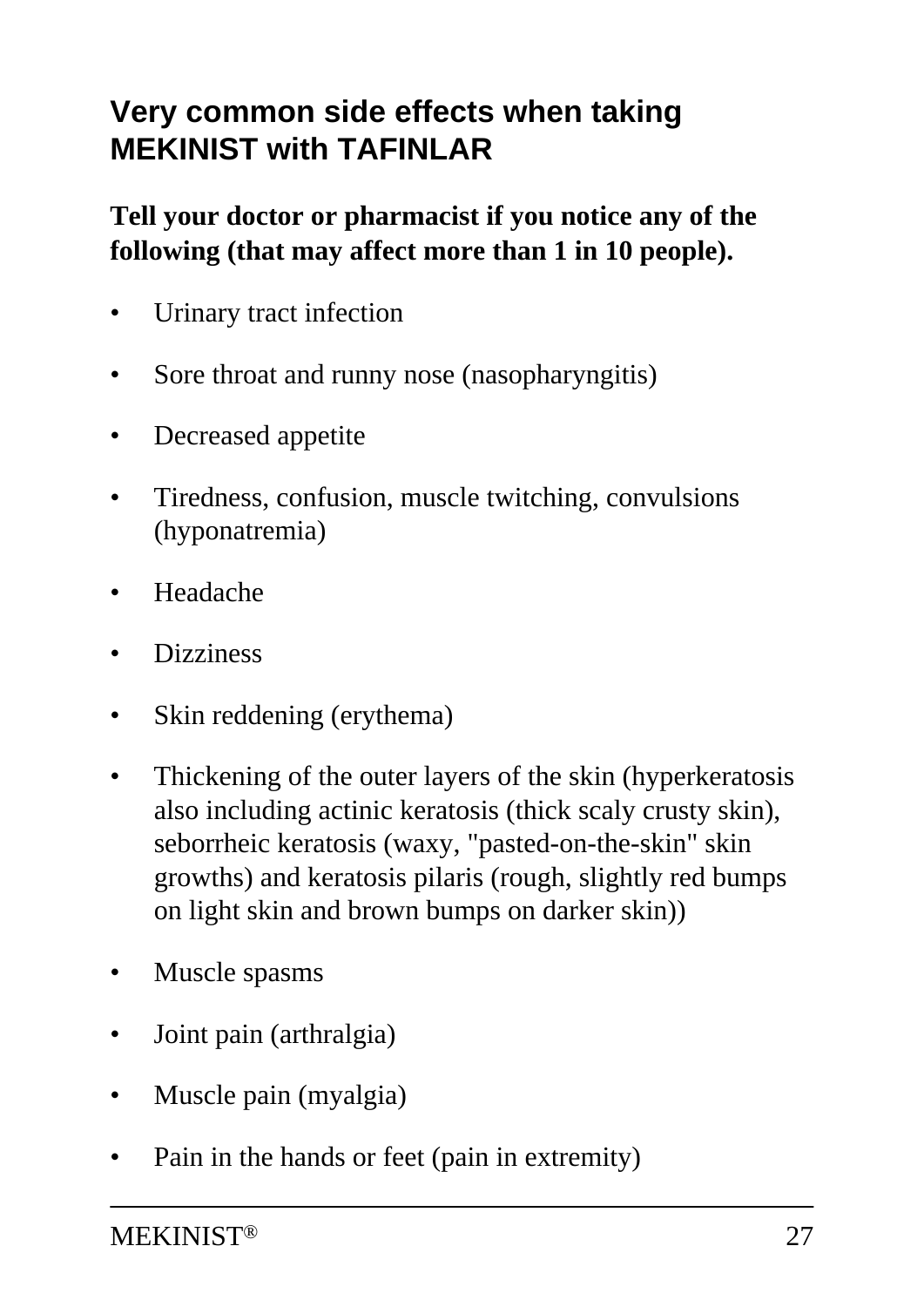- Excessive thirst, high urine output, dark urine, increase appetite with weight loss, dry flushed skin, irritability as signs of high level of sugar (glucose) in the blood (signs of hyperglycaemia)
- Dizziness, light-headedness (hypotension)
- Feeling weak, sick, and tired (fatigue including asthenia and malaise)
- Chills
- Tiredness, chills, sore throat, joints or muscles aching (influenza-like illness)

### **Very common side effects that may show up in your test results**

- High levels of the following enzymes:
	- blood alkaline phosphatase (AP) increased
	- alanine aminotransferase (ALT) increased (liver function)
	- aspartate aminotransferase (AST) increased (liver function).

## **Common side effects when taking MEKINIST with TAFINLAR**

- Warts (papilloma including skin papilloma)
- Skin tags (acrochordon)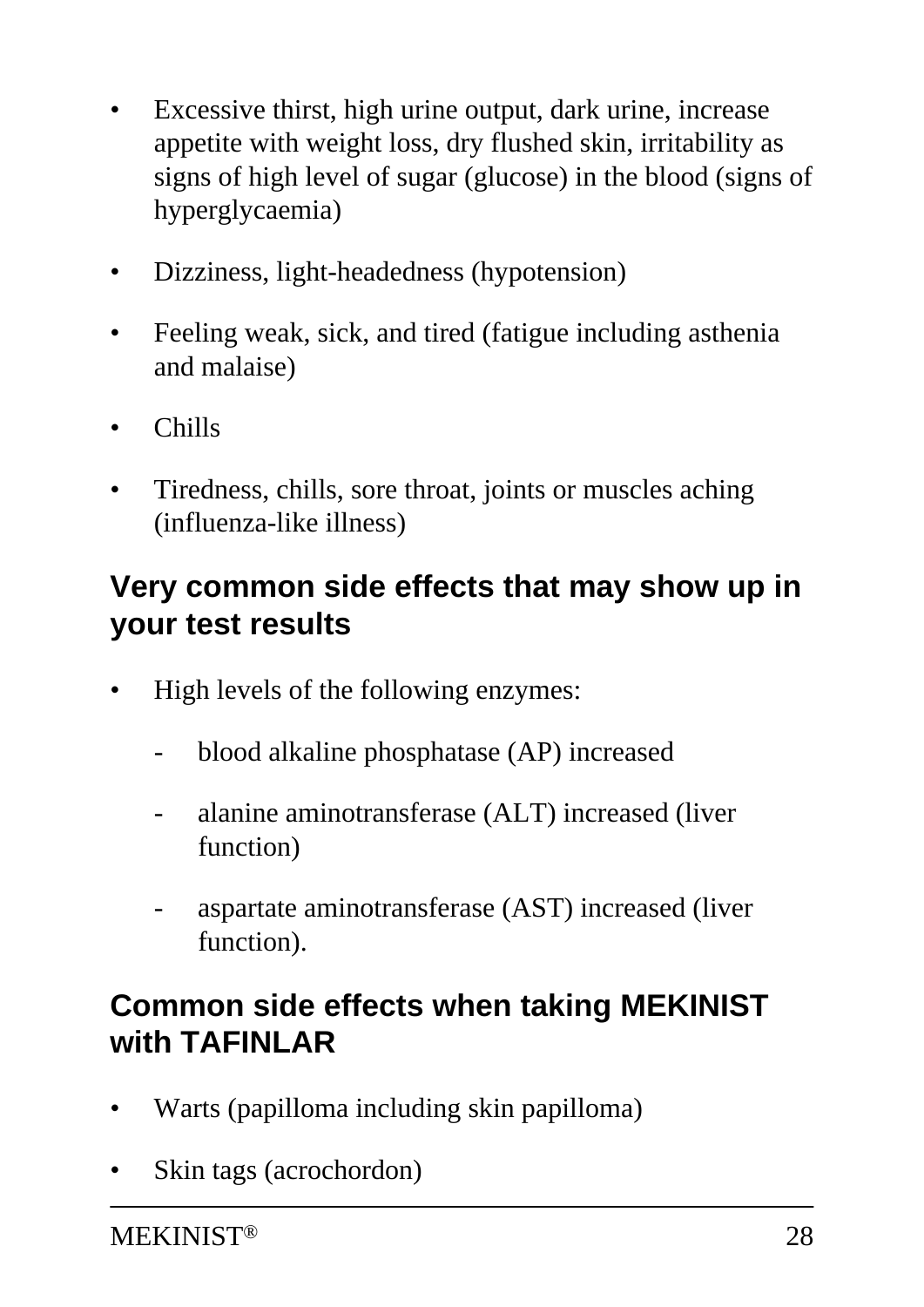- Low phosphorus in the blood (hypophosphatemia)
- Night sweats
- **Skin lesion**
- Skin fissures
- Excessive sweating (hyperhidrosis)
- Tender or painful bumps below the surface of the skin (panniculitis)
- Increased sensitivity of the skin to sun (photosensitivity).

### **Common side effects that may show up in your test results**

• Abnormal liver blood tests (gamma-glutamyltransferase increased)

#### **Tell your doctor or pharmacist if you notice anything that is making you feel unwell.**

Other side effects not listed above may also occur in some people.

### **Uncommon side effects when taking MEKINIST with TAFINLAR**

• Inflammatory disease mainly affecting the skin, lungs and eyes (sarcoidosis)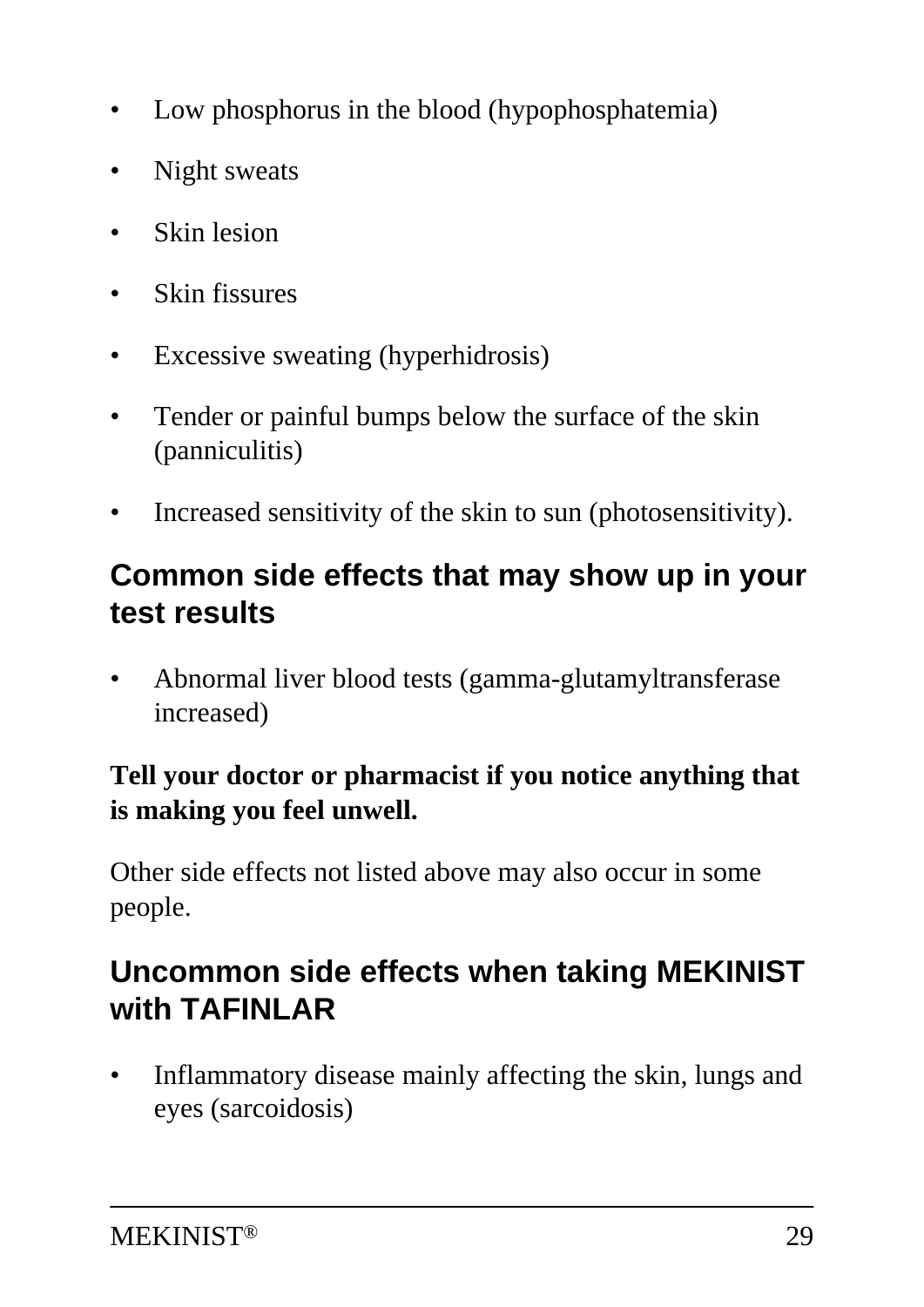# **After using MEKINIST**

### **Storage**

#### **Keep MEKINIST tablets in the refrigerator at between 2°C and 8°C, where children cannot see or reach it.**

Whilst in use, the bottle may be stored out of the refrigerator for a maximum of 30 days. Keep it where children cannot reach it. A locked cupboard at least one and half metres above the ground is a good place to store medicines.

#### **Do NOT store MEKINIST or any other medicine:**

- In the bathroom or near a sink.
- On a window sill or in the car.

Heat and dampness can destroy some medicines.

#### **Keep the tablets in the bottle until it is time to take a dose.**

#### **Do not remove the desiccant. Keep the bottle tightly closed between doses.**

MEKINIST needs protection from light and moisture. If you take the tablets out of the bottle or remove the desiccant, they may not keep well.

### **Disposal**

**If the packaging is torn or shows signs of tampering when you received it, return it to the pharmacist.**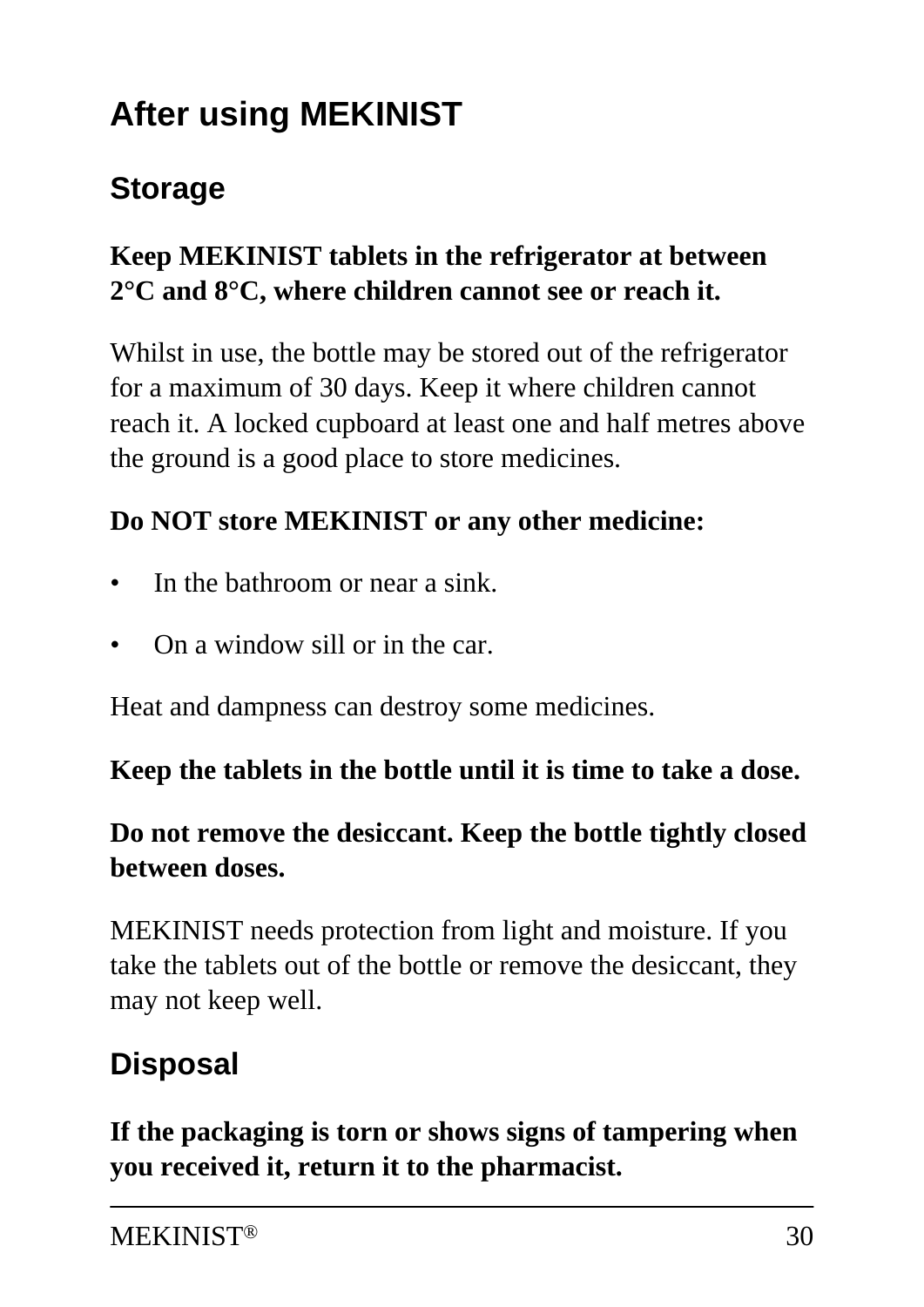**If your doctor tells you to stop taking this medicine or the expiry date has passed, ask your pharmacist what to do with any medicine that is left over.**

### **Do not throw MEKINIST in the general household rubbish or flush it down the toilet.**

It may end up in landfill or enter waterways affecting the environment or marine life.

#### **Do not keep old medicines because you think you may need them in the future.**

Keeping any unwanted or expired medications runs the risk of unintentional poisonings.

# **Product description**

# **What MEKINIST tablets look like**

MEKINIST tablets are supplied in two strengths and are available in plastic bottles containing 30 tablets. The bottle has a child resistant closure and also contains a desiccant.

### **0.5 mg tablets**

Yellow, modified oval, biconvex, film-coated tablets with 'GS' debossed on one face and 'TFC' on the opposite face.

### **2 mg tablets**

Pink, round, biconvex, film-coated tablets with 'GS' debossed on one face and 'HMJ' on the opposite face.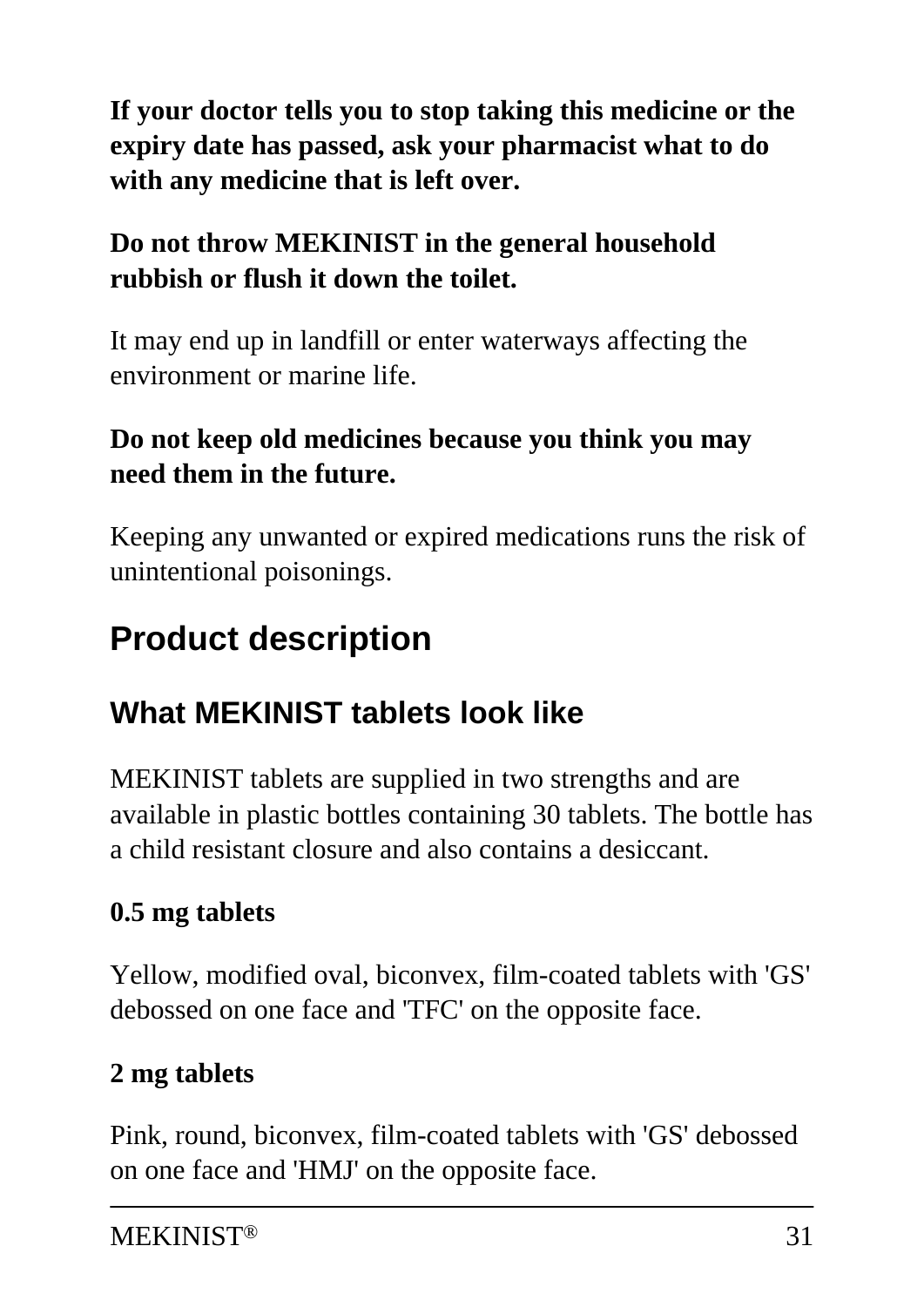# **Ingredients**

Each MEKINIST tablet contains trametinib dimethyl sulfoxide, equivalent to 0.5 mg or 2 mg per tablet as the active ingredient.

The tablets also contain the following ingredients:

- Mannitol (E421)
- Microcrystalline cellulose (E460(i))
- Hypromellose (E464)
- Croscarmellose sodium
- Magnesium stearate (vegetable source) (E572)
- Sodium lauryl sulphate (E487)
- Colloidal anhydrous silica
- Titanium dioxide (E171)
- Polyethylene glycol

#### **0.5 mg tablet only**

The 0.5 mg tablet also contains:

Iron oxide yellow CI 77492 (E172).

#### **2 mg tablet only**

MEKINIST® 32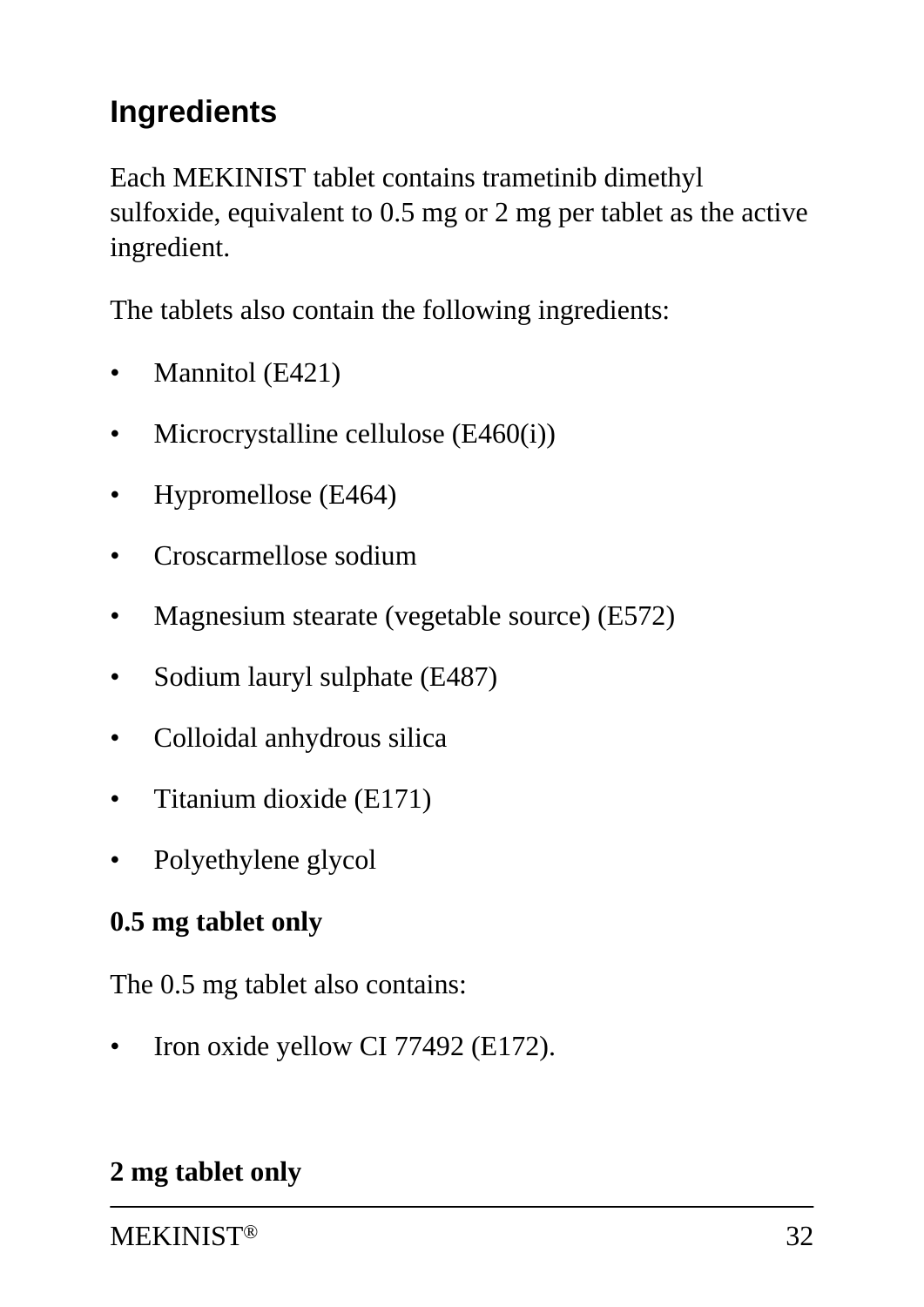The 2 mg tablet also contains:

- Polysorbate 80 (E433)
- Iron oxide red CI 77491 (E172)

MEKINIST tablets do not contain lactose, sucrose, gluten, tartrazine, or any other azo dyes.

# **Sponsor**

MEKINIST is supplied in Australia by:

#### **Novartis Pharmaceuticals Australia Pty Limited**

ABN 18 004 244 160

54 Waterloo Road, Macquarie Park NSW 2113 Australia

Telephone 1 800 671 203

www.novartis.com.au

® Registered Trademark

Australian Registration Numbers:

- AUST R 205917: MEKINIST trametinib 0.5 mg (as dimethyl sulfoxide) tablet
- AUST R 205919: MEKINIST trametinib 2 mg (as dimethyl sulfoxide) tablet